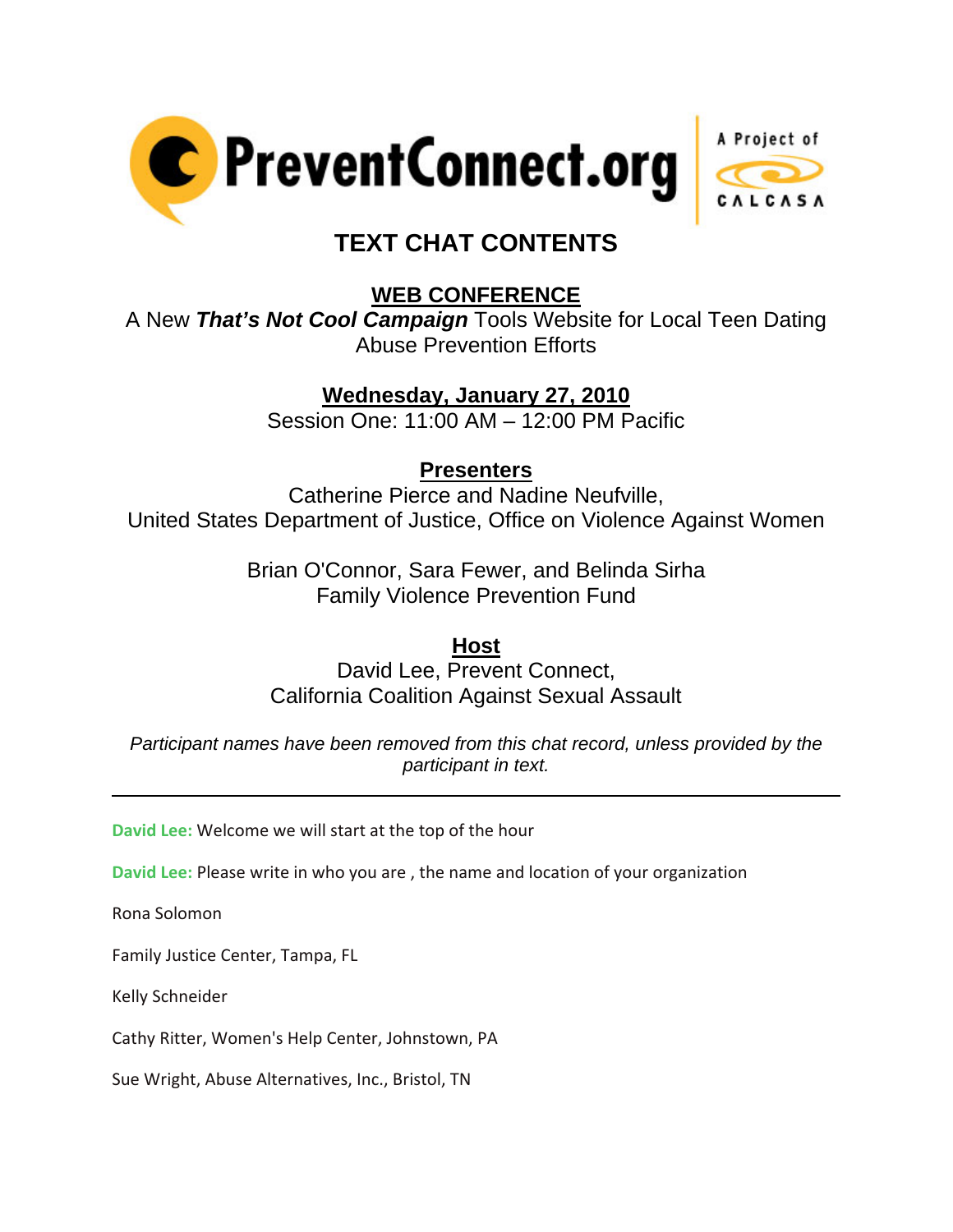Donna Dickman, Partnership for Violence Free families, Lima, Ohio Glenda Freel, The Support Center, Okanogan County, WA KC Wagner, Cornell Waterloo Ontario, Waterloo Region Crime Prevention Council Rona Solomon: Center Against DV, NYC CONNECT to end violence, Martha's Vineyard, MA Chris Rodrigues, Family Crisis Center of the Big Bend Alpine, Texas Molly Schultz, from Childhelp. My office is in Cartersville, GA Dana Rolfness, Women's Center High Desert, Ridgecrest CA Elissa Malter Schwartz ‐ Jewish Coalition Against Domestic Abuse, Rockville, MD Kelly Schneider Bridgeway Sexual Assault Center St. Charles, MO Koree Claxton, Carrie Marsh prevention educators St. Louis, MO Sandra Stevens: Crook County Family Viiolence jennie huling, Cayuga Seneca Action Agency, Auburn NY Jessica Dorr, Abused Women's Advocacy Project, Franklin County, ME MaRhonda Echols, Newport News Commonwealth's Attorney Office Jane Benzschawel, CAP Services‐ Inc. Family Crisis Center and Sexual Assault Victim Services, Victim Advocate Peter Pollard Moving Forward Northampton MA Nan Vance‐kankakee, IL Domestic Violence Agency Nichole Sloss: Oil City, PA, PPC Violence Free Network Waldo Nambo, City of Shoreline, Teen Program Assistant Stevens Point, WI Bette Davis Hi David. Lisa Breen Strickland, San Jose, CA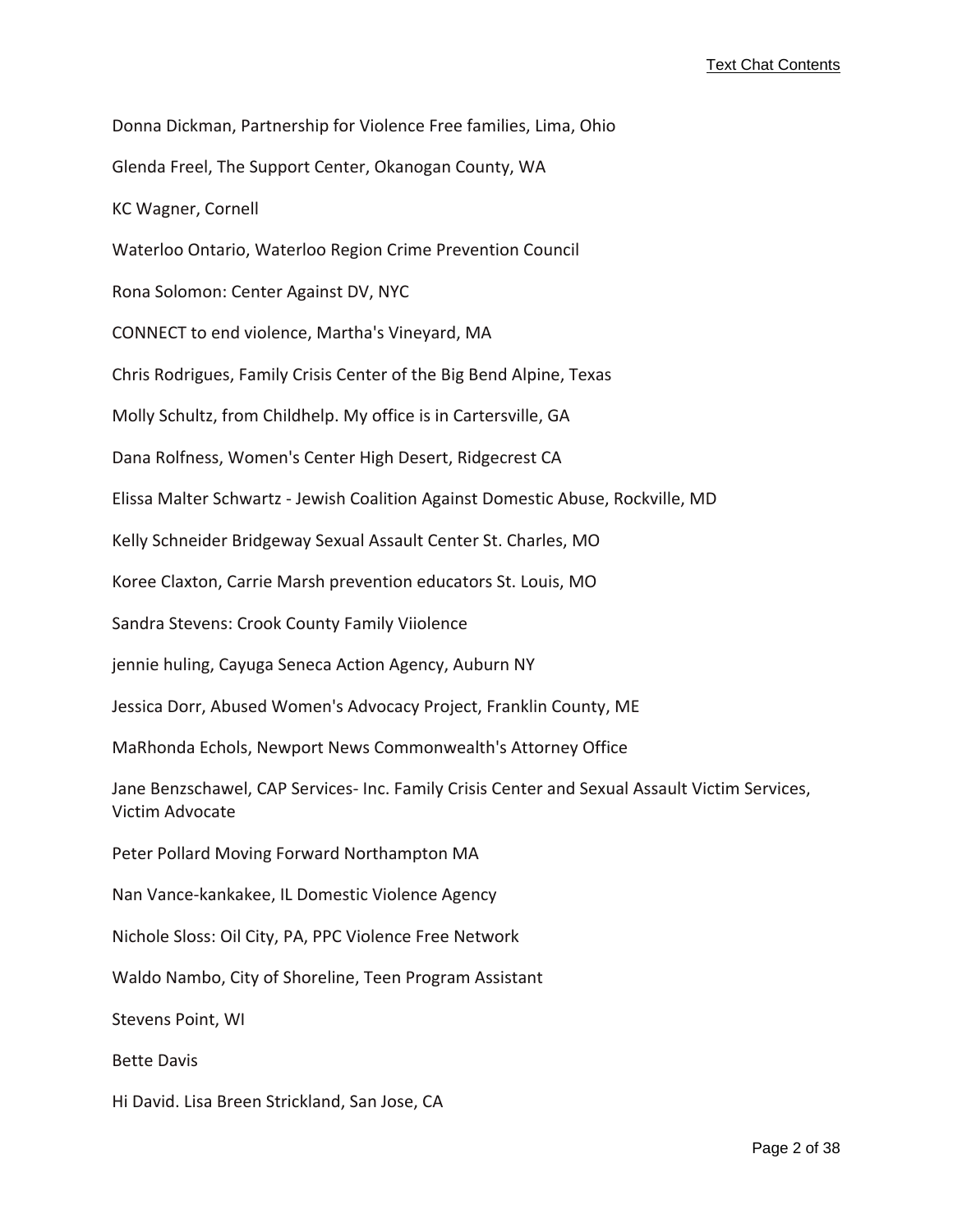Lozen Parker Pittman ‐ My Sister's House, Inc., Nashville, NC

Family Violence Prevention & Community Development Coordinator, Prince Edward Island, Canada

Jazmin Robles, Santa Barbara Rape Crisis Center, CA

Angie Makomenaw, Nami Migizi Nangwhiigan, Saginaw Chippewa Indian Tribe of Michigan

Alison Cathro RN, SANE‐A Harborview Center for Sexual Assault & Traumatic Stress, Seattle, WA

Mary McGrath, LCSW, from Norfolk, VA. Child/Family Counselor with Navy Fleet and Family Support Services

Terri MacDonald‐ Another Way, Inc. Florida

Margaret's Place‐ Domestic Violenec Prevention Program, White Plains, NY

Krista Sheridan ‐ Domestic Violence Crisis Center Minot, ND

Sharon Spinks, Dept of Human Services ‐ Victim Services Unit ‐ Springfield, IL

Bette Davis ‐ BAWAR

Kevin Amado Richmond City Health District VA

Amy Torchia, Children's Advocacy Specialist/Contractor, Vermont Network Against Domestic and Sexual Violence, Montpelier, VT

Amir Thornell, Margaret's Placde Coordinator/WJCS/Joe Torre Safe At Home, Peekskill Middle

Tammy Ries, Freedom House, Princeton, IL

Patti Brown: Child Advocate, United Services Domestic Violence Program Danielson, CT

TaShana Braxton, VDH‐Richmond City Health District, Richmond, VA

Cecelia Berry ‐ Mitchell County SafePlace, Spruce Pine, NC

Becki Kielaszek‐ Northwest Assistance Ministries‐ Houston, TX

Kris Camenzind, Crisis Support Network, Raymond, WA

Thea DuBow, Westchester County, New York

Courtney Riffer, Victim Outreach Intervention Center, Butler, PA

Alison Tudor, Mountain Crisis Services, Mariposa, CA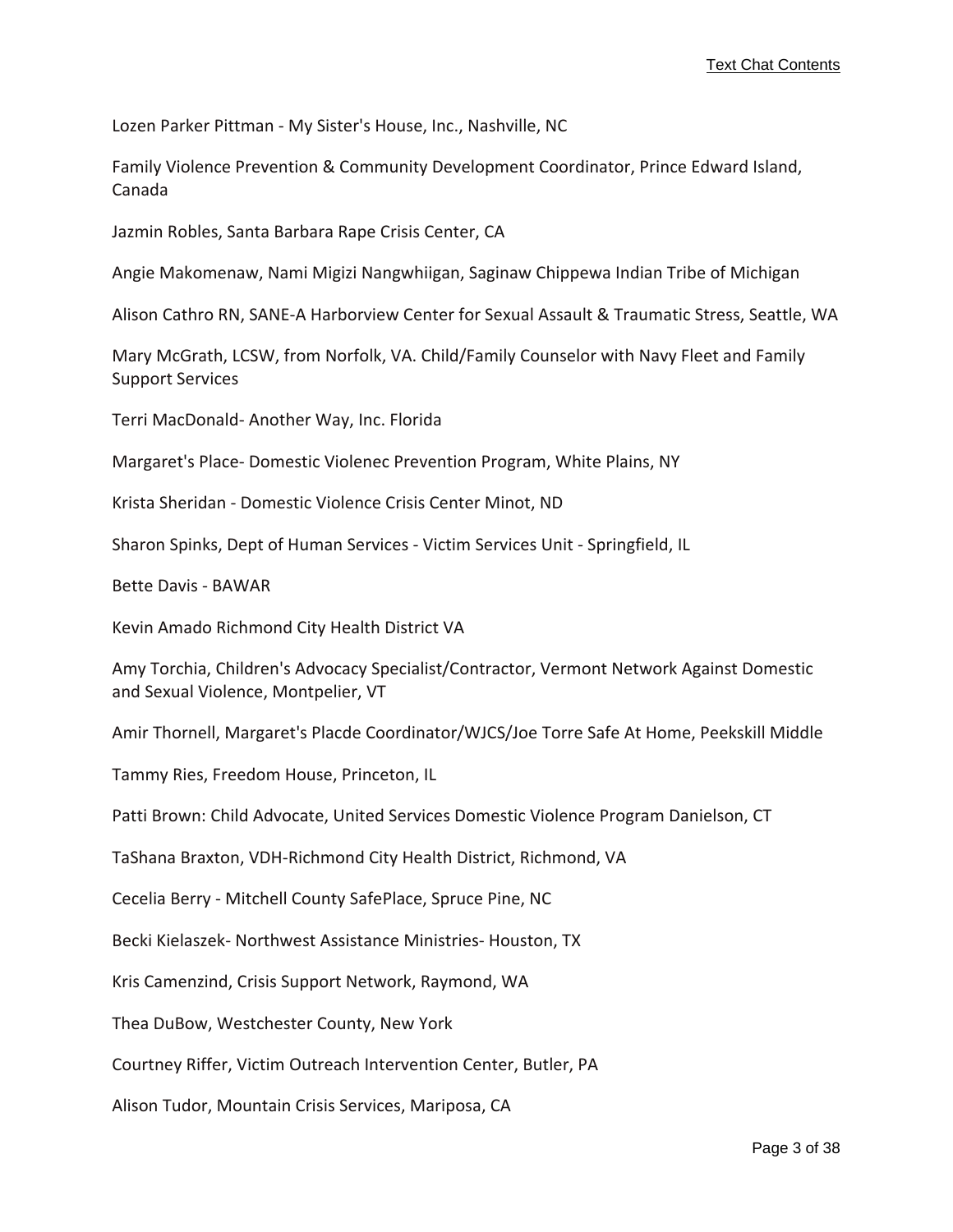Marni Greenberg, Psy.D. Jewish Family Service, San Diego, CA

Brooke Couch, Sheltering Wings, Danville, IN

Diane Mills, Care Lodge Domestic Violence Shelter, Meridian, MS

Michael Rodriguez, Valley Oasis ‐ Sexual Assault Response Service, Lancaster, Ca

Maury County Health Department, Columbia, TN

Pat Koppa, Public Health Consultants, LLC, Stillwater, MN

Lynne Feldman, Network of Victim Assistance, Jamison, PA

Patricia Parma, Counselor and Assoc. Prof. of Student Development, Palo Alto College, San Antonio, TX

Pam DeCamp, Virginia Legal AId Society, Farmville VA

Kathy Johnson,

SAFE, Inc. (Sheltered Aid to Families in Emergencies), Wilkesboro, NC

Amber, Family Crisis Center, Farmington, NM

Portsmouth Teen Pregnancy Prevention

Molly Baldridge, Health Educator, Alameda Family Services, Alameda, CA

Hodac, Inc., Warner Robins, GA

Alexandria Office on Women, Alexandria, VA

State Council Coordinator, Illinois Family Violence Coordinating Councils

Liz Todaro, The YWCA of Nashville & Middle Tennessee

Kate Bathon, Community & Law Enforcement Liaison, Domestic and Sexual Abuse Services, Three Rivers, MI

Tiffiny Hays Children's Program Coordinator ~ Alternatives to Domestic Violence (ADV) Riverside CA

Alice Belcher, Pastor/Establishmentarian: Christian Women Perspective Ministries and Isaiah's Coalition for Women & Children, Milwaukee, WI

Outreach Services Coordinator, Kodiak Area Native Association, Kodiak, Alaska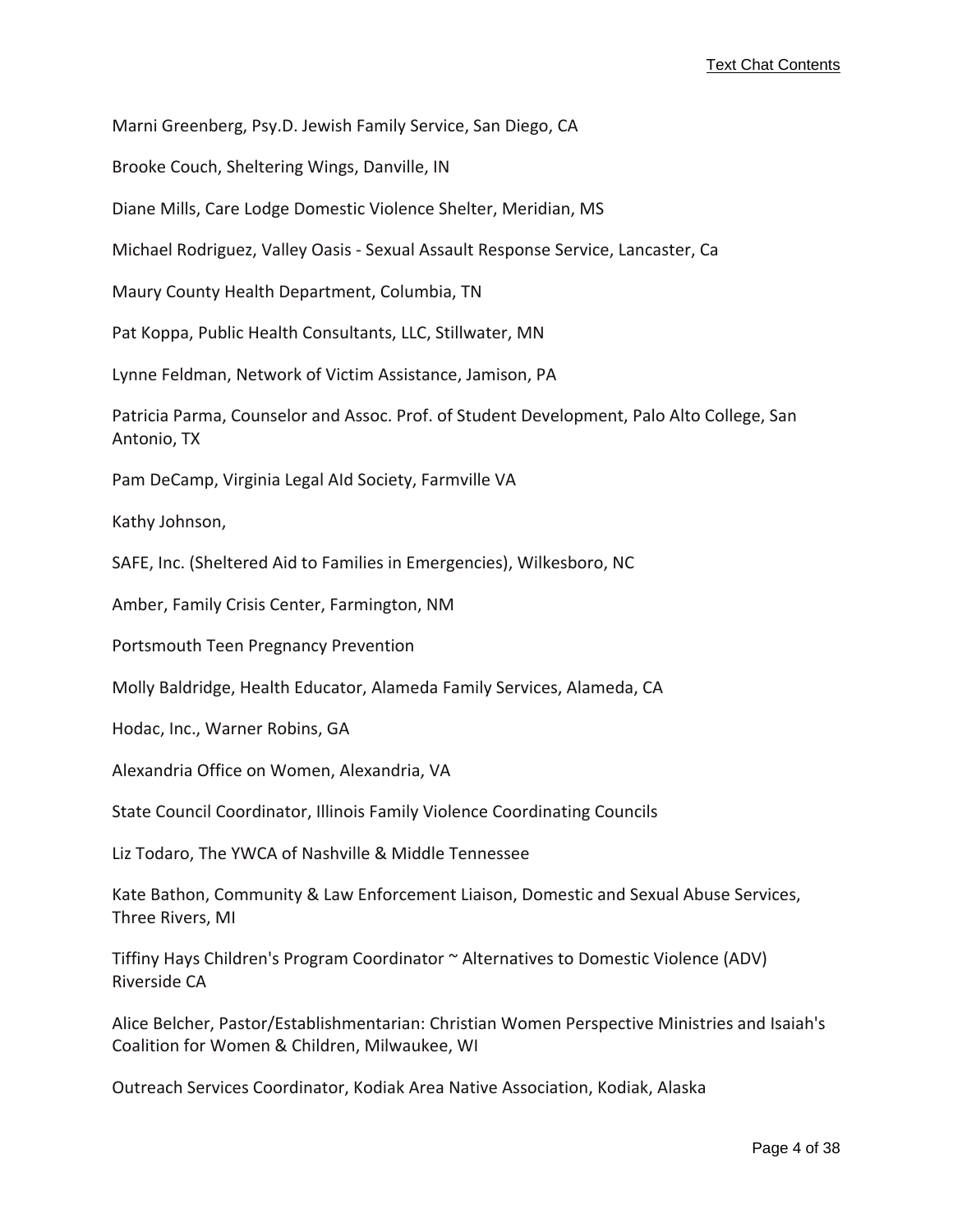Harbor House DV agency, Kankakee, IL

Hello to all from Family Services, Inc. Safe Relationships Division in Winston‐Salem, NC

Putnam County Health Department‐Palatka, FL‐ Violence Intervention and Prevention Program

Anyone from VA

**David Lee:** Welcome. PLease call in for audio.

I'm from Newport News, VA

Start Strong Indianapolis: Building Healthy Teen Relationships, Indianapolis, IN

Kathy, we serve VA and TN, Bristol

Portsmouth,VA

Alesa Gulley, Family Crisis Center, Rexburg, Idaho

Great subject! I love the site!

Thanh Bui, Sexual Assault Advocate, New Horizons Shelter and Women's Center, Whitehall, WI

Alexandria, VA

G from (currently murky) Olympia, WA.

Sexual Violence Prevention Specialist, Wyoming Coalition Against Domestic Violence and Sexual Assault

Education and Prevention team from SAFEHOME ‐ DV agency in Johnson County Kansas

The Center for Women and Families, intimate partner abuse and sexual assault prevention agency, Louisville, KY

Salem Academy & College, Winston‐Salem, NC

Denise Scotland and Tracy Griffith, PA Coalition Against DV

Terry Stewart, Blackburn Center, Greensburg, PA

Close to Home: Domestic and Sexual Violence Prevention Initiative, Boston, MA.

Hi Laurie at Salem College

Donna McDonald, Violence Prevention Coordinator, Anoka County Community Health, MN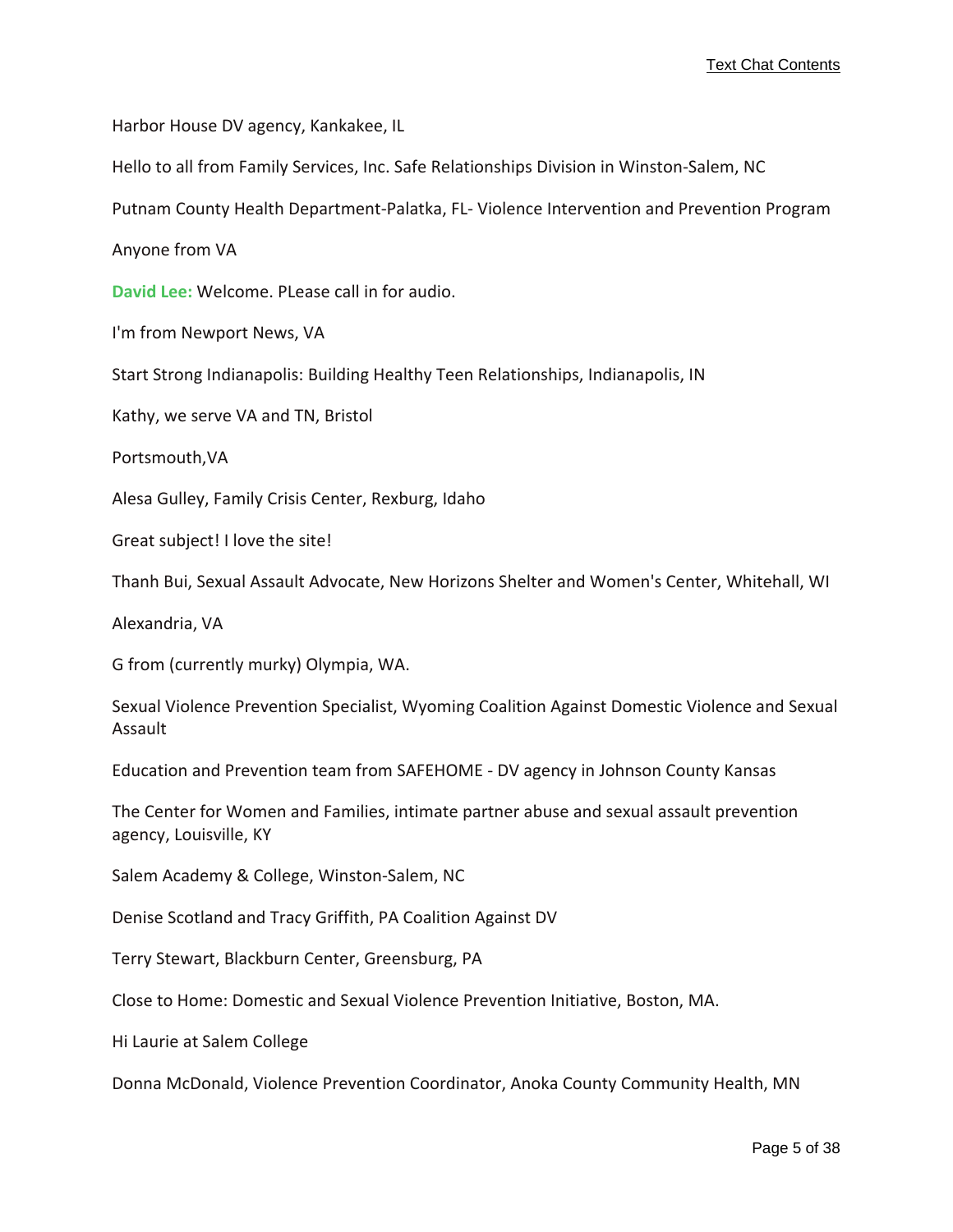and Kim Anderson‐Moen Someplace Safe, Fergus Falls MN Cathy Brown, Program Manager for Domestic and Sexual Abuse Services Three Rivers, MI Hi Caroline Caspar, Circle of Hope in North Georgia Melissa Gifford: Teen Dating Violence Team Coordinator, Four Points, Inc. LaFayette GA Sexual Violence Center, Minneapolis, MN Risk Reduction Specialist, SOS of the Family Justice Center of St. Joseph County, Indiana Diana Dowell from Interval House Domestic Violence Shelter Cynthia Wilkerson, Research Manager, Jane Doe Inc., Boston MA Robin Hanson, Rural Coordinator for the Coeur d'Alene Women's Center Debbie Tanaka ‐‐ State of Nevada Division of Child and Family Services ‐‐ Carson City, NV Ashely Maier and Cliff Leek ‐ Oregon Sexual Assault Task Force Devann Nolan ‐ STOP Domestic Violence/BHSN, Westport, NY Brianne DeRosa from Womansplace Crisis Center, MA Sexual Assault and Crime Victims Assistance Program for Rensselaer County, Troy, NY Kable Dale and Angela failor in Waynesburg, PA. Amanda Hanner in for Rachel Olive at Nebraska Domestic Violence Sexual Assault Coalition Joan Knies from Crisis Connection, Indiana <www.crisisconnectioninc.org> Jessica Marini and Rosanna Canino from Susan B. Anthony Project in Torrington, CT Is there something going on on the phones? I don't hear anything. Yes, dial into the conference number at the top Betty Dell Williams, Belinda Vaughn and Dawn Sanford from The Refuge in Vidalia, GA Lori Grassgreen, Alaska Network on Domestic Violence and Sexual Assault Thanks Jessy ‐‐ I did, but I had a phone glitch ‐‐ resolved now! yes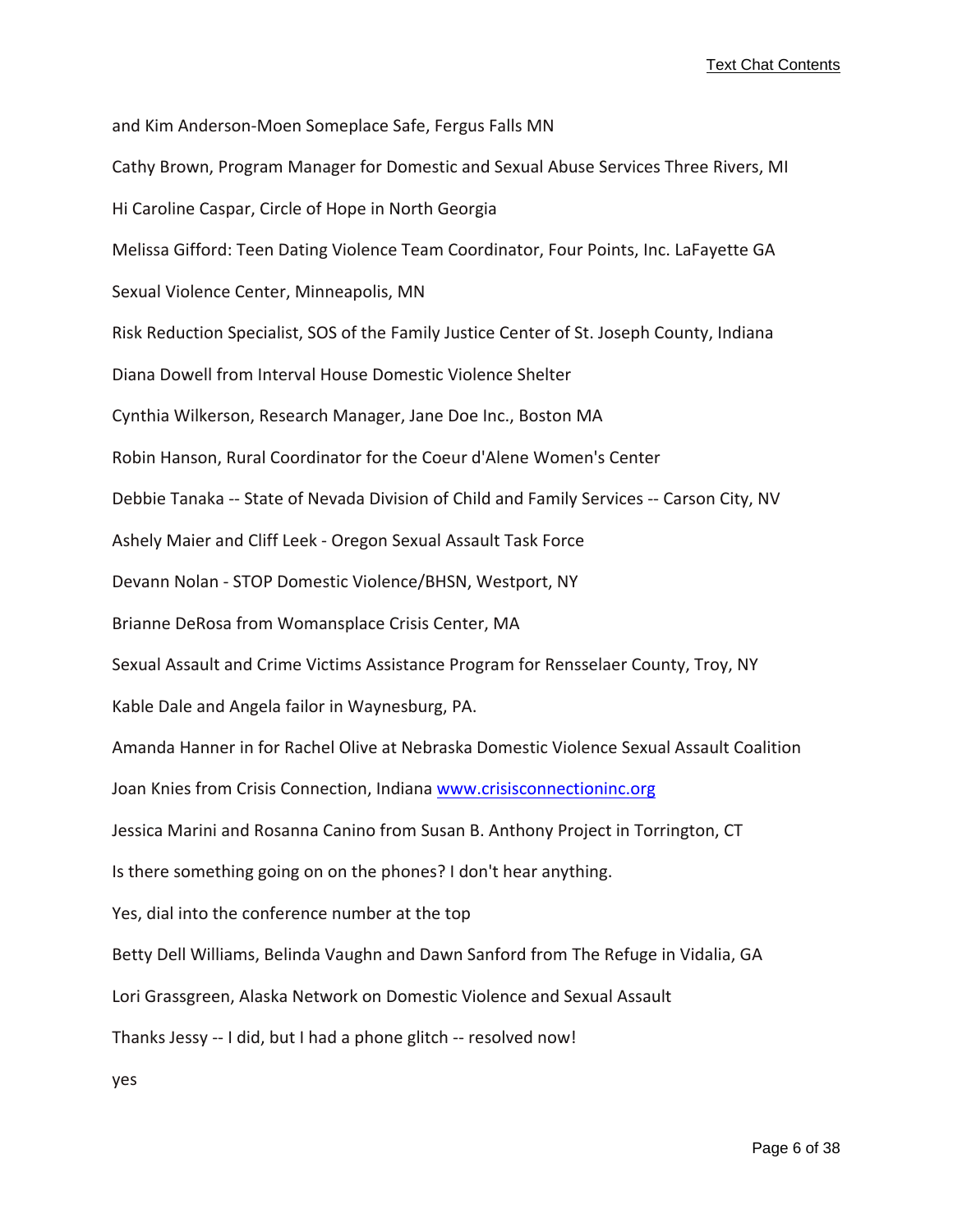Alisson Wood and Paige Nelson, Start Strong Bridgeport, CT‐ RYASAP Christie and Ashley from Southern Crescent Sexual Assault Center no no I like this hey Amir! Hey LIZ Angela Whitfield yes Susan and Julie from NC...Family Service of the Piedmont my page is not working, we have been on a web conference This will be posted on preventconnect right? yes, I did Jefferson County Family Violence Coordinated Community Response, Birmingham, AL yes..many but i cannot vote on line...page is greyed out? Do I need to be on the phone? Amanda I have heard that this will b available for others to hear later Sex assault agency i can't vote either how do you initiate mute? Sandy Stevens, we lost the connection for the powerpoint seems fixed now dual dv and sa agency ‐ Juneau AK dual agency but I do not see the voting screen Sexual assault, Domestic Violence, CVSC homelessness program....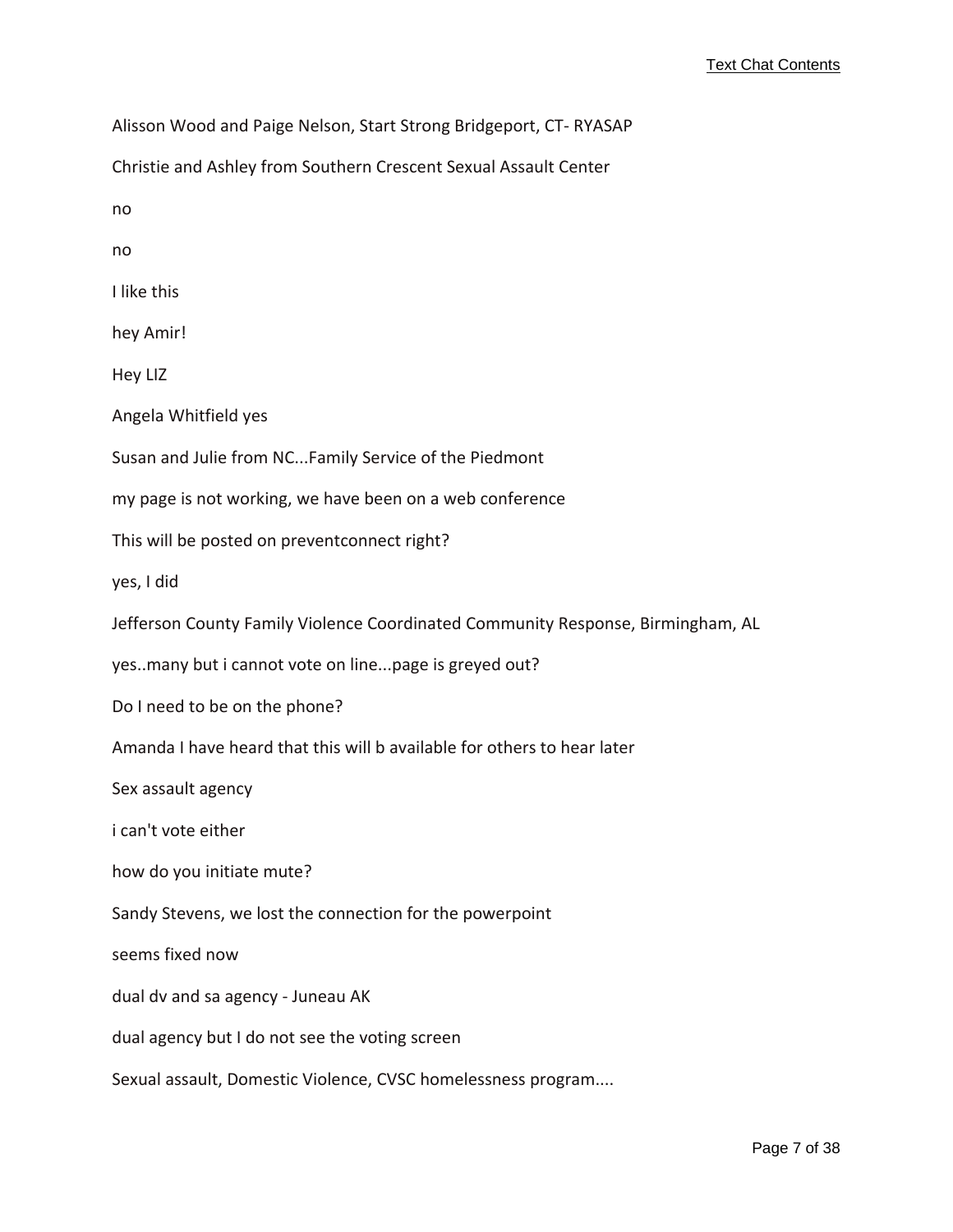#### DV

- Can we pick more than one?
- Sexual Assault, DV
- community volunteer
- family violence prevention

Legal Aid

- DV/SA/General Crimes
- consultant across several
- center for court innovation
- Local Government
- AG's Task Force
- We're a Dual SASP/DV as well as youth shelter
- Training Center for Teen home visiting programs
- Federal government
- State Government
- Office for Women,
- state government
- Teen Pregnancy Prevention
- Westchester Jewish Community Services partnered with Joe Safe At Home
- DV Program at hospital
- sorry I did not see the dual domestic violence/sexual assault
- We are a faith based domestic violence prevention agency
- Should our name appear on this list?
- child abuse prevention and intervention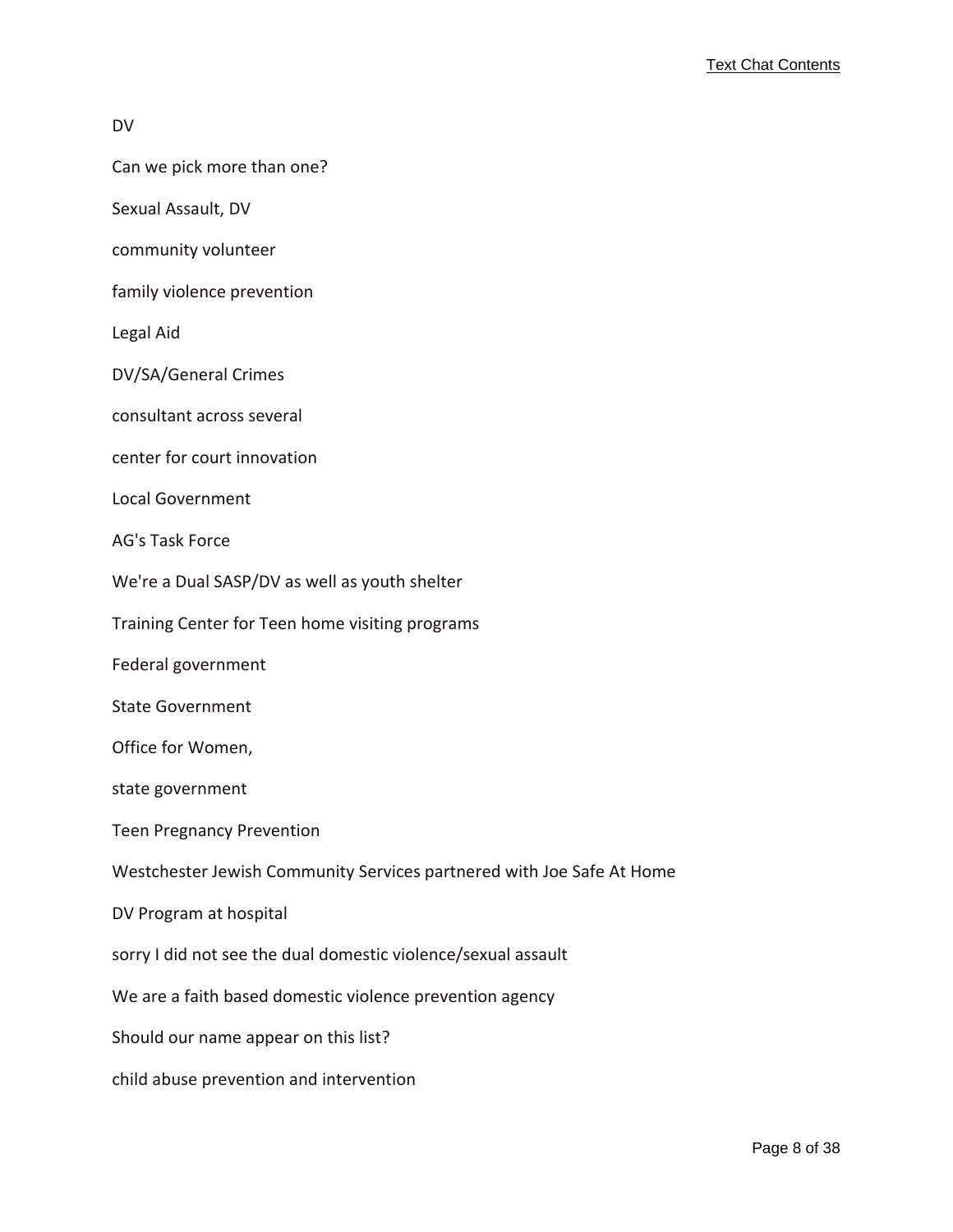Teen Pregnancy Prevention

**Chad Sniffen:** The slides for this presentation are available at <www.preventconnect.org>

Denise Tatum are you from VA

anyone from Safe Horizon here

yes Kathy

Hi Kathy

Hi Amir

Jersey right

Where do you go on the website to get the slides?

I thought you were a social worker Ms. Tatum

No. Im a Health Educator

Oh. I've seen your name before..

Really, Where do you work?

I work at the Portsmouth Community Health Center. I run the Teen Pregnancy Prevention program.

oh. ok. Im out of Petersburg

I have still seen your name. Can't put my finger on it..

We may have been to some meetings together

Yes. I believe so...

making healthy boundaries

**David Lee:** What are the unique issues facing teens in relationships?

acceptance

peer pressure

Getting mixed messages

limited resources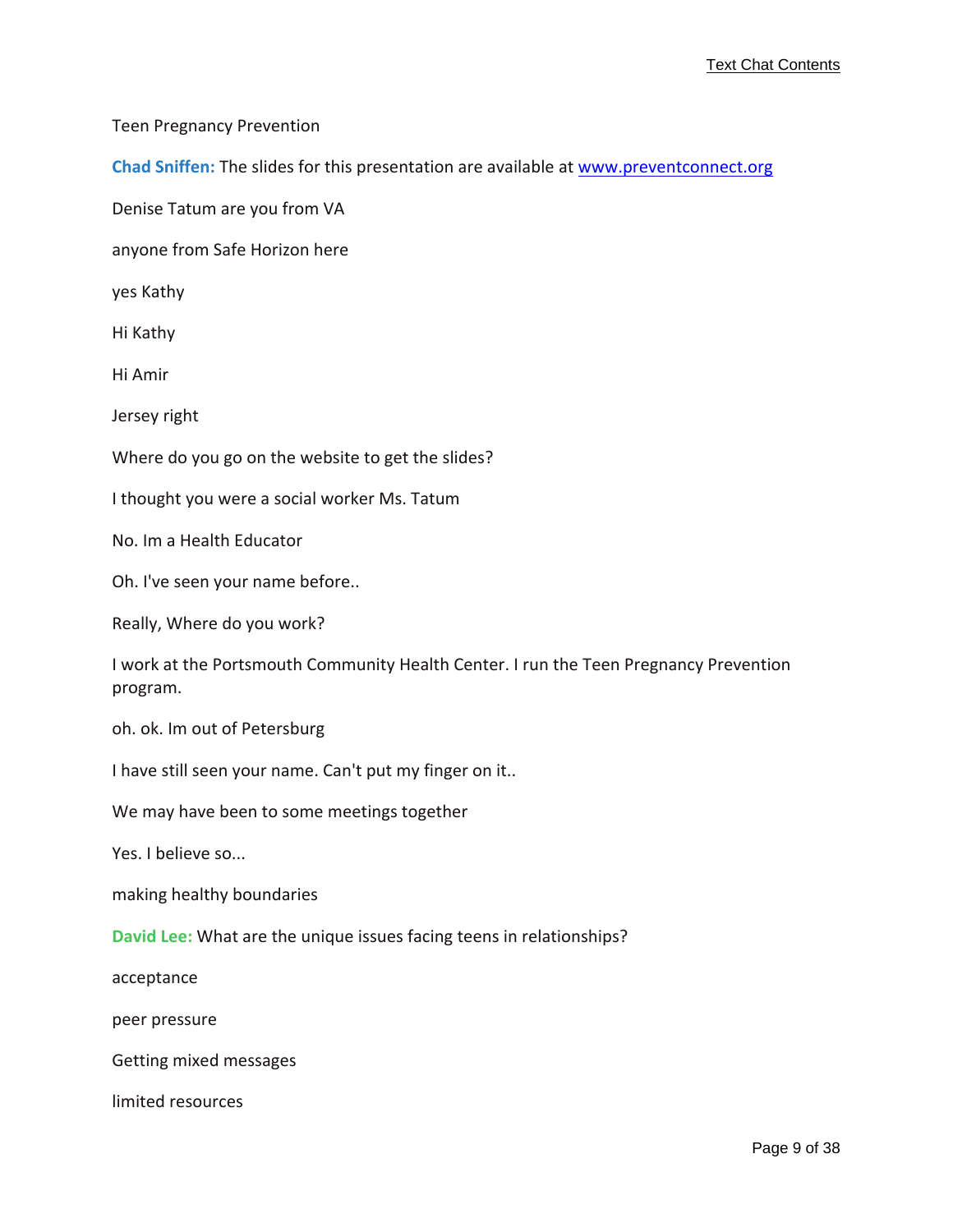Lack of relationship experience

reduced access to resources

Poor adult role models

peeer pressure

technology

peer pressure

legal barriers, adults minimizing the relationship

Wanting to be loved...sometimes at any cost

Not knowing what a healthy relationship is

need for independence

technology

Lack of positive role models

don't want to admit their parents were right about the partner, so they won't tell

technology and relationship

Lack of experience

technology

facebook

culture

technology

unequal relationships w/older partners

use of technology

Teens talk to me about "hooking up" instead of dating

Lack of experience in managing differences/disagreements

lack of knowledge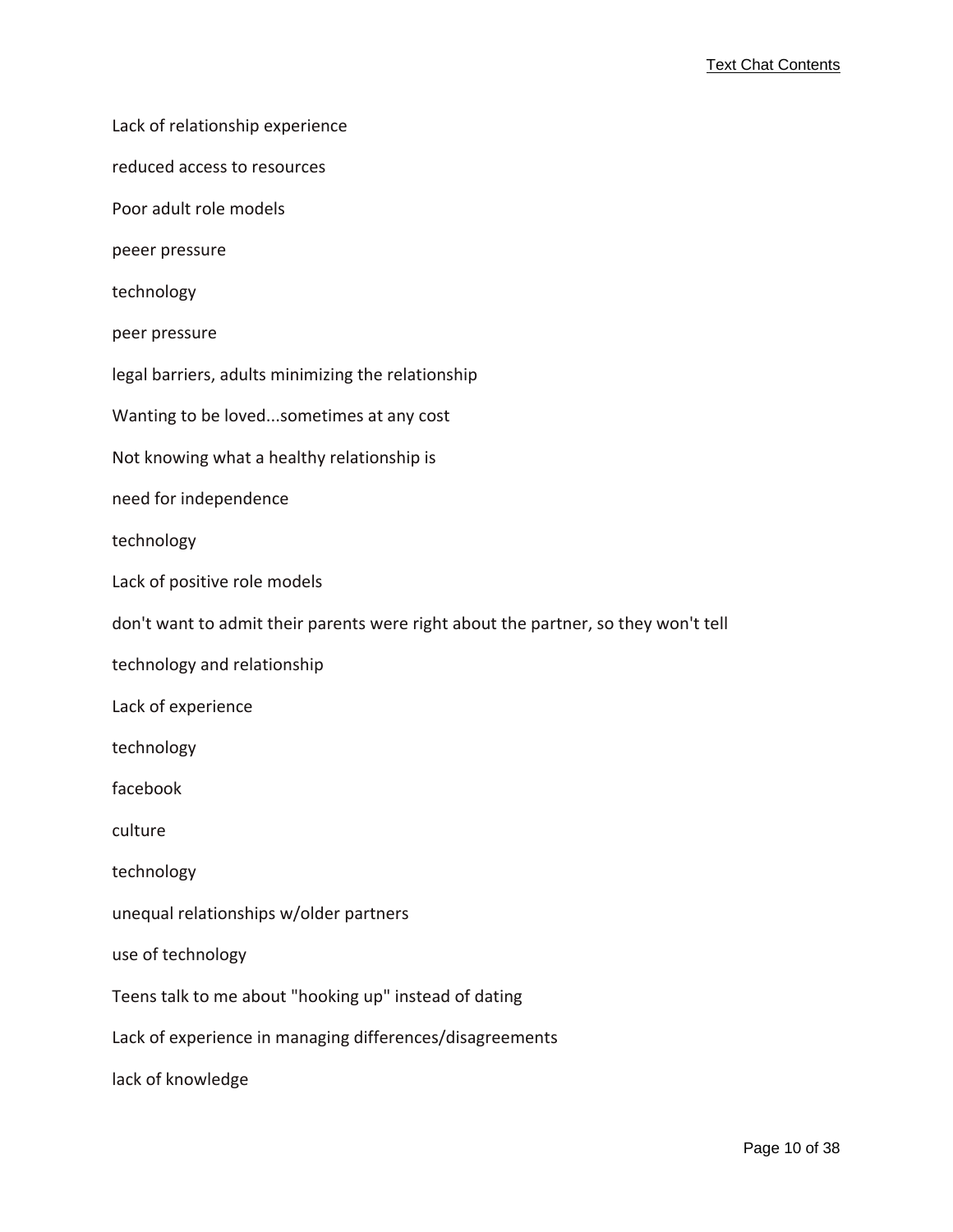Older men pressuring them for sex not being believed not knowing what a relationship is inexperience, not trusting adults, haze of hormones self‐esteem don't get adequate sex education, or infornatubi about healthy relationships being in school settings social pressure Desensitation to control tactics used with technology the rebellion phenom texting adults undermine their feelings of love cell phones.. messages about masculinity no adult to talk to about issues false sense of security media influence lack of HEALTHY role models! No prior experience, need to fit in shame that we put on sex as a society and gender socialization pressure from peers about sex texting fear of talking to parents about dating violence mass media influence / pressure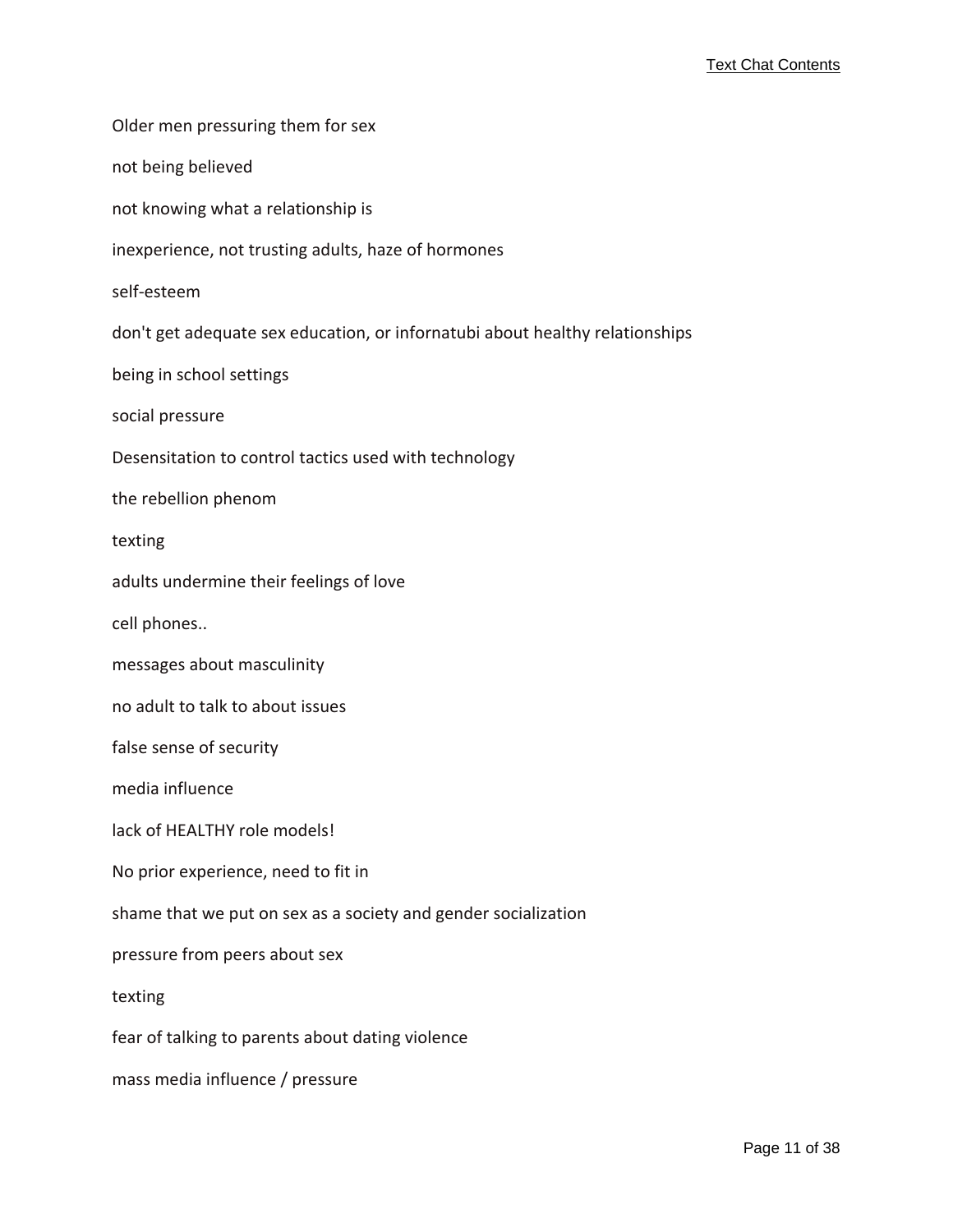inability to get out of situations (must go to school with dating partner) peer influence adults' control over activities parents won't talk to them about sex societal pressure lack of information on what healthy relationships look like this is why we should be commandeering technology in a positive way classroom exposure to abuser bad boy/bad girl behaviors bullying and pressuring norms sexualization of culture significant media influence lack of education in school.. educated by youtube, porn and internet sites social norms mixed messages about gender finding identity drugs/alcohol separate identities influence of media Missing parent freedom discuss AODA issues Never taught how to date safely.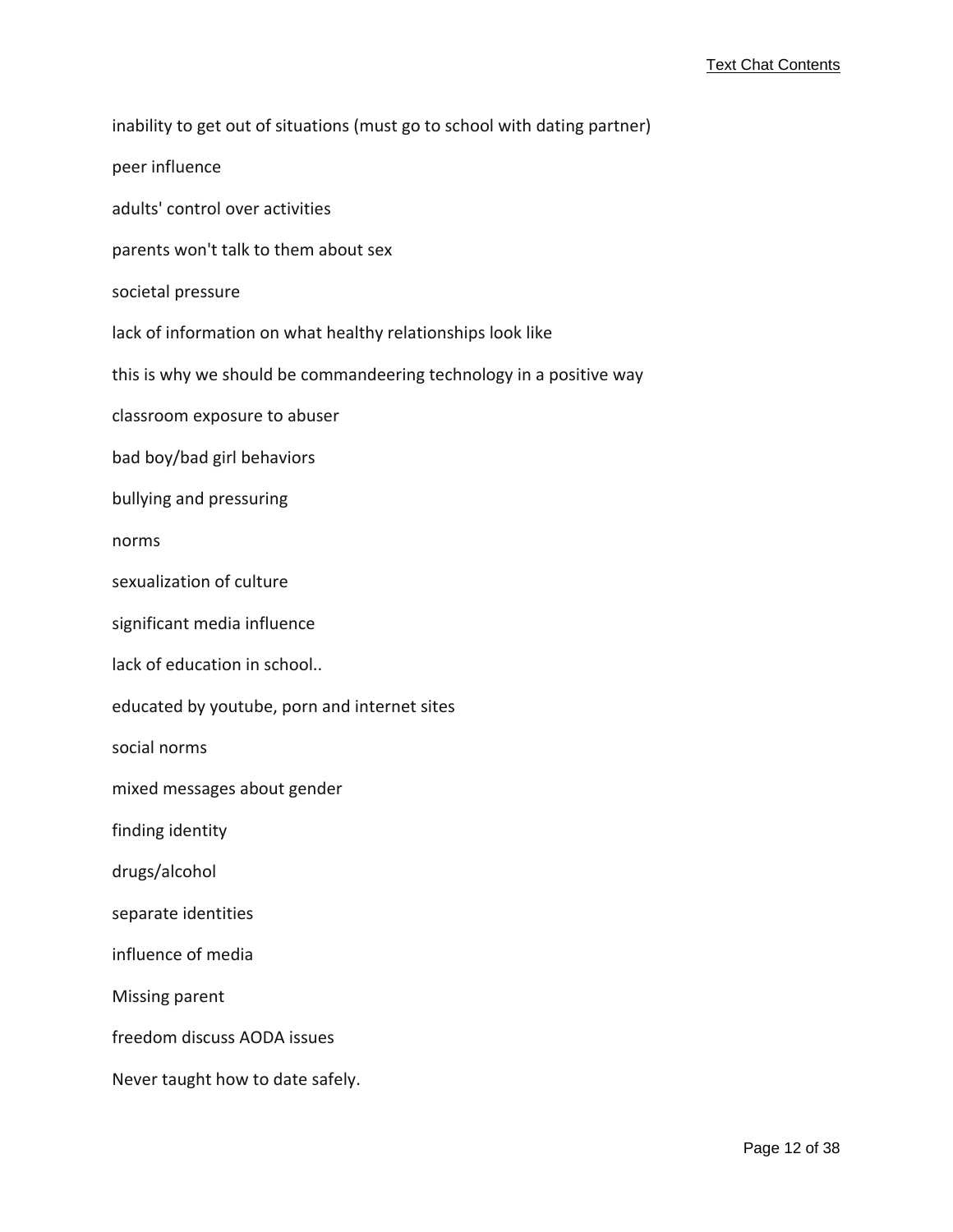| media                                                                     |
|---------------------------------------------------------------------------|
| Believing no one understands their feelings                               |
| insecurity and homophobia                                                 |
| Media exposure if unhealthy relationships                                 |
| Targeted by mass media                                                    |
| lack of community resources                                               |
| desire to maintain secrecy from adults                                    |
| being gay, lesbian, and finding safe places to talk                       |
| not enough face to face honest communications with adults                 |
| Gender role pressures                                                     |
| cultural messages                                                         |
| normalization of violence in culture                                      |
| celebrities                                                               |
| underaged drinking and drugging                                           |
| isolation in "teen world"                                                 |
| unhealthy examples of relationships in the media                          |
| sexualization of kids and teens, starting younger and younger             |
| inundated with violent and gender stereotypical media                     |
| varying laws from state to state regarding age of majority/age of consent |
| had a teen tell me they play sex games with violence                      |
| self esteem                                                               |
| media that encourages violence in relationships                           |
| technology taking the personal interaction out of relationships           |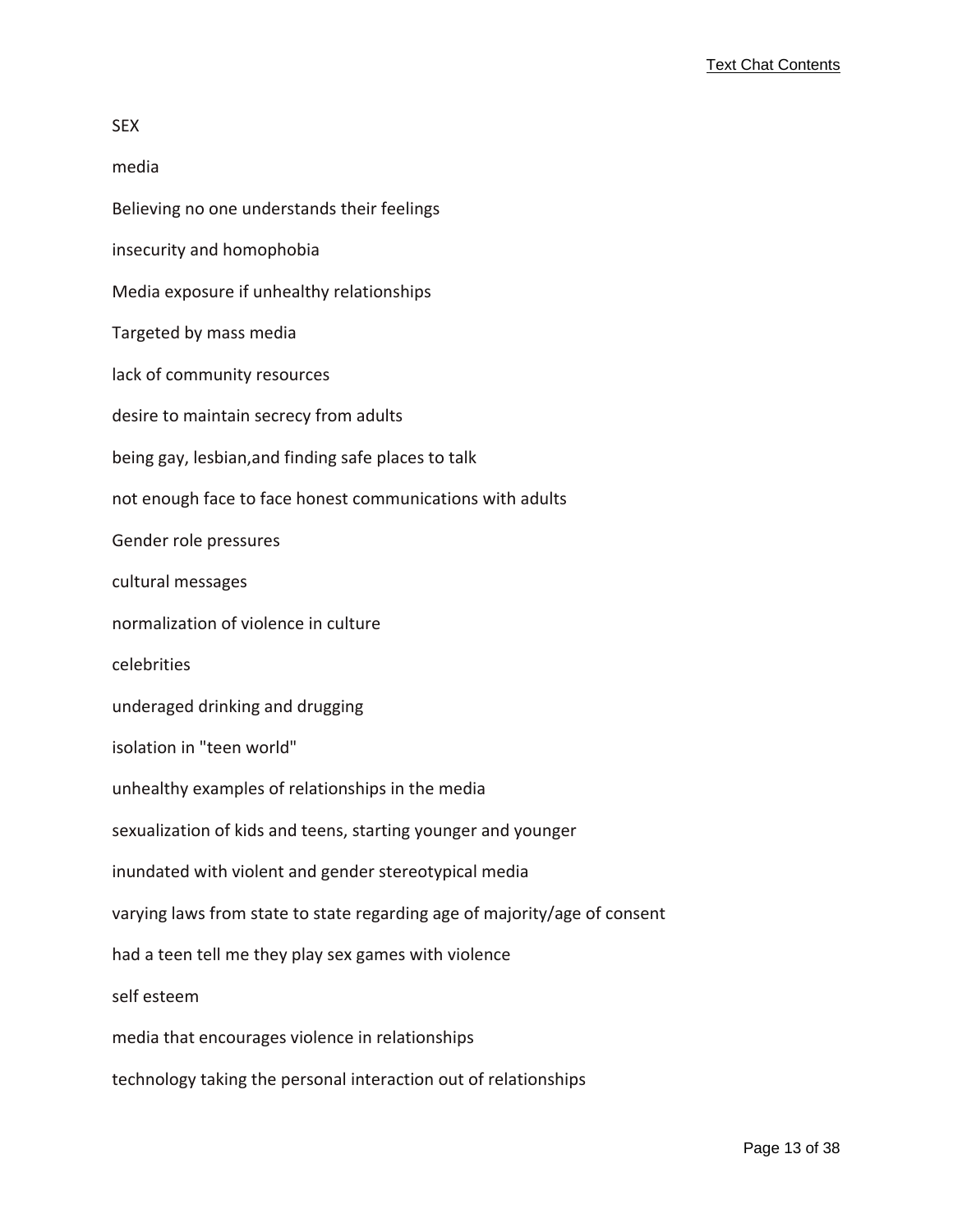Who are the adults they feel like they can trust?

low self‐esteem issues, wanting to be needed or wanted

confusion about role in society

navigating the ability to draw safe boundaries

more media savy than adults

Teen girls are being pressured into sex by older men. Those men are abusive because they are so young.

no one to talk to others comfortably about their issues

the bar on what is considered risky is WAY high

dual safety issues with parent/guardians AND partner

peer pressure, lack of adult supervision

stereotypical gender roles

healthy conflict resolution

Depression facors

twilight

lack of safe dating practices

technology moving things FAST!

lack of parental involvement

yes, twilight

belief in no consequences

commercial sexual exploitation and prostitution of children

Month not week right?

yes

It's officially been made a month

In Michigan, it is a month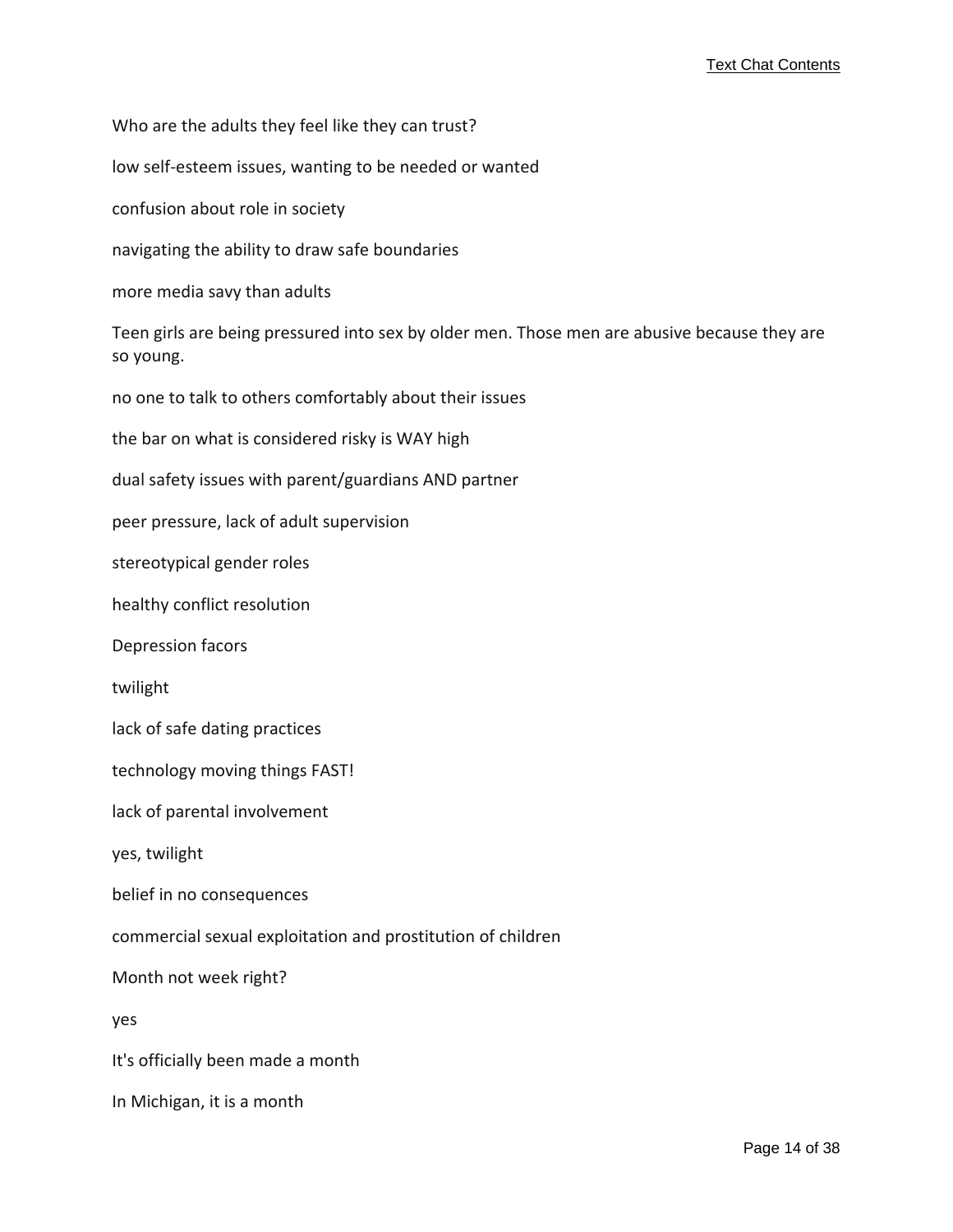Twilight? The books? The movies? The actors? The hype?

What week in Feb is it?

This is the first year that it was a month I though?

It IS a month!!

Something is off with the audio on the conference call. Anne sounds significantly louder than David.

**David Lee:** Senate Resolution 373 passed on Monday making it a month [http://www.govtrack.us/congress/bill.xpd?bill=sr111](http://www.govtrack.us/congress/bill.xpd?bill=sr111-373)-[3](http://www.govtrack.us/congress/bill.xpd?bill=sr111-373)73

Rona ‐‐ doesn't that speek to our lack of accountability as adults, parents, educators, etc.? That we allow them to feel as though there are no consequences?

yeah for month long activities

whoo-hooo!

yeah‐the team jacob/team edward phenomenon has been interesting and adult women finding it romantic

Why are we using the term dating? Teens don't really date. In San Diego, we use TRV..teen relationship violence

Great so I have time to keep planning for my event at a middle school..

Marge -- that's interesting. That's one of the first questions I pose to teens: "If I use the term 'date,' what does that really mean to you? What is your language for it? What are the behaviors?"

Marge, good point!

Good question, Marge. What speaks to youth?

I think "relationship" might imply we're including peer violence like bullying.

yeah, that says something about developing safe and healthy relationships

dating is where is starts

will there b a national resource list of participants here as well as speakers

agreed jessy. relationship allows for inclusion of other "relationships:teens are having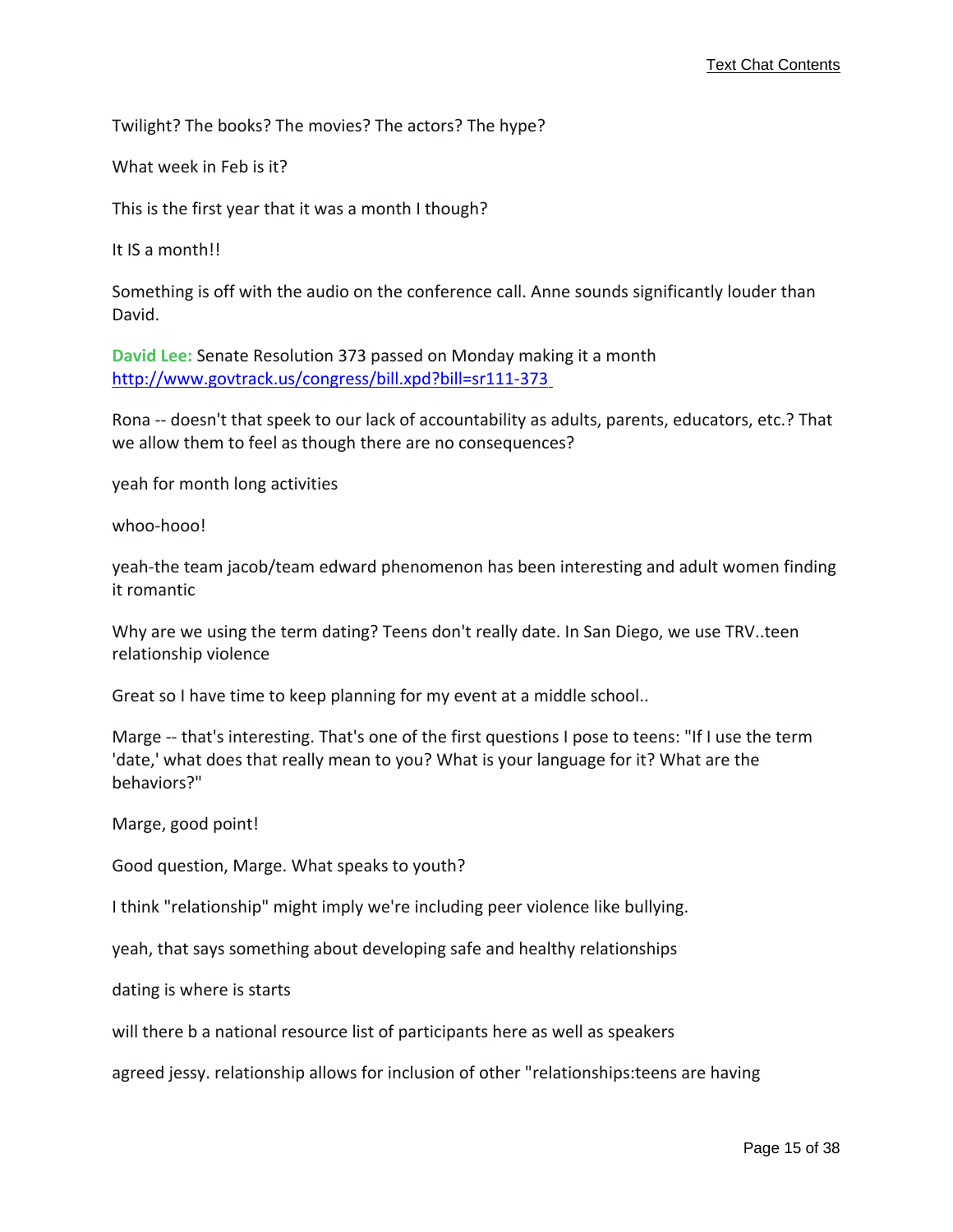But how do we define "dating"?

staff of participating agencies programs etc. on the site

I hope so. I would love to invite some of you to speak to my teen groups.

**David Lee:** Anthony Piscitelli: I'm not sure who to direct this question to but if we are interested in promoting thatsnotcool.com in Waterloo Region who should we talk to? I've spoken with my co‐workers and we really like the site and would like to encourage students to visit the website in September. If we do that though we would like permission to piggy back on the marketing and we were hoping that we could get access to monthly/weekly statistics on the number of visitors from Waterloo Region to the website. We would be open to negotiating to pay for this access.

Teens define dating as SEX SEX SEX

"we" don't define dating. allow your audience to do this

Sabrina ‐‐ that's what I'm saying ‐‐ we have to allow the teens to tell us what their definitions are, what their language is.

unfortunately that is right Kathy J

We had already planned activities for the entire month of February.

**David Lee:** Anthony ‐‐ this web conference will show how you can use the materials

I asked that at my last group and thats what they said. They thought dating was just sex

i disagree...i think that many of the teens in relationships believe their love for each other is real

where are the downloadable tools

that is why we need to redefine and promote "safe dating" behavior

Bess -- definitely. Many of them really feel deeply for one another. They just don't know what to do with their feelings.

My teens take dating violence very seriously.

Definitely. I am married to the girl I fell in love with at 15 and am now 30 with three children.

Kable, I think that's more common than many adults believe it is.

Definitely... sorry.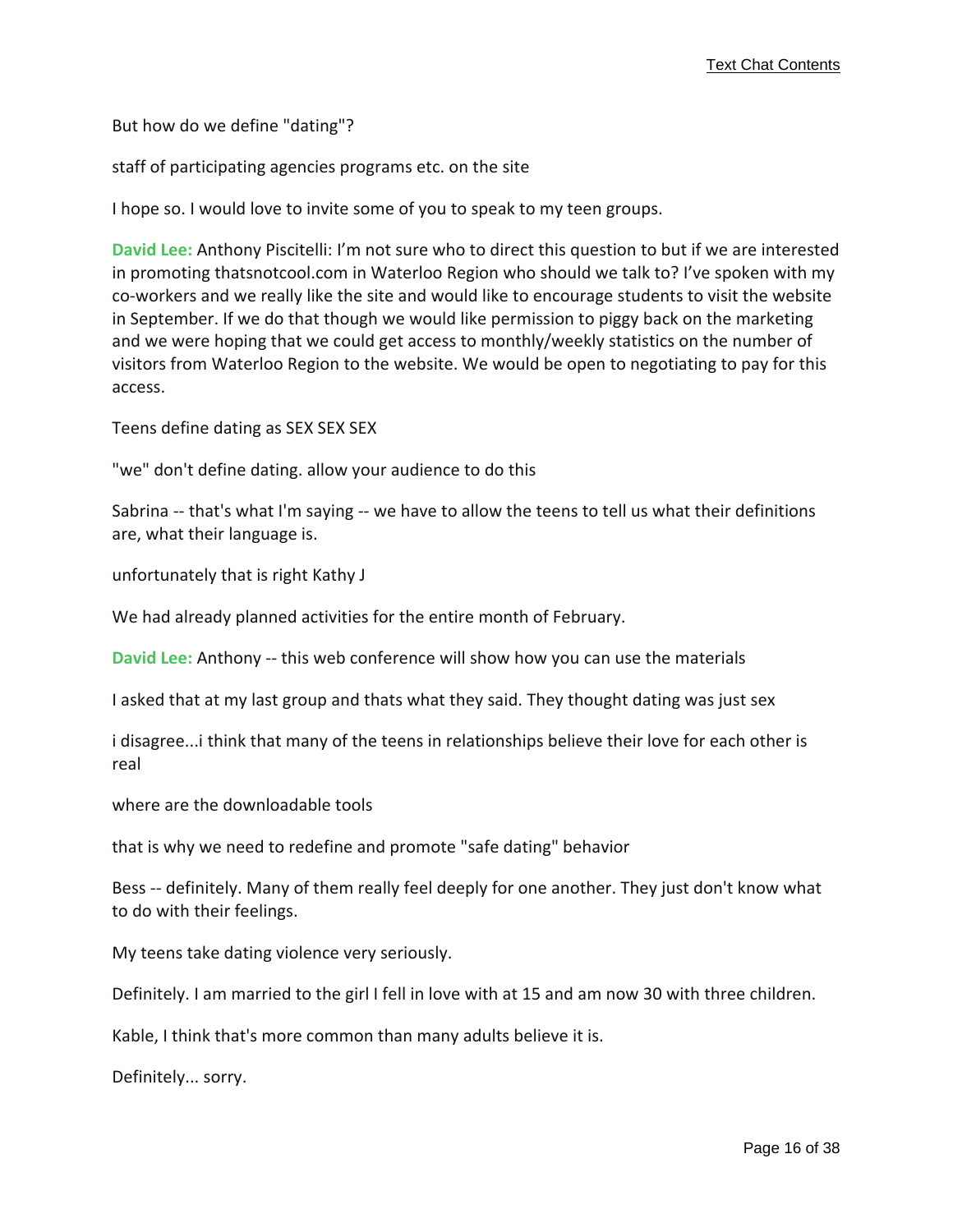Do you know average age group accessing website?

That is also true. But I deal with teens that have broken homes and domestic violence issues. To them, they think dating is an escape from all of that.

I'm so excited about this ‐ it fits neatly into our adolescent pregnancy prevention work!

a lot of teens think that violence is just hitting they don't realize its also emotional....ect...

True Kasey

my favorite are the "call out" cards. They're fantastic

second that rachel

Yes. I like the little skits..@ Lindsey

Tird that RO

When saying "reach teens early," is that implying 13 or that 10-12 demographic that is also certainly "seriously" dating and/or having "serious" relationships?

I think it's potentially harmful to our work to want to have the knee‐jerk reaction of dismissing or delegitimizing teens' emotional lives within relationships. Understanding the emotional context behind the escapism, the romanticism, and the emotional abuse and acknowledging the force of those feelings is really important to making them feel safe with us and our message.

why not go that low in age??? prevention works right.

I'd say the earlier this information reaches the teens, the better.

75% of 11‐14 yr. olds say they have "dated"

I agree Molly, the earlier the better for all of our prevention efforts.

Why not even younger? Why not model good relationships and talk about values within romantic relationships with elementary kids?

Sue..where did that data come from? Were they asked specifically about dating?

teaching MUTUAL RESPECT is key to prevention

Liz Claiborne Love Is Not Abuse campaign has good info.

Does anyone already do a "healthy relationships" or "dating violence" prevention program already with the 10‐14 age group?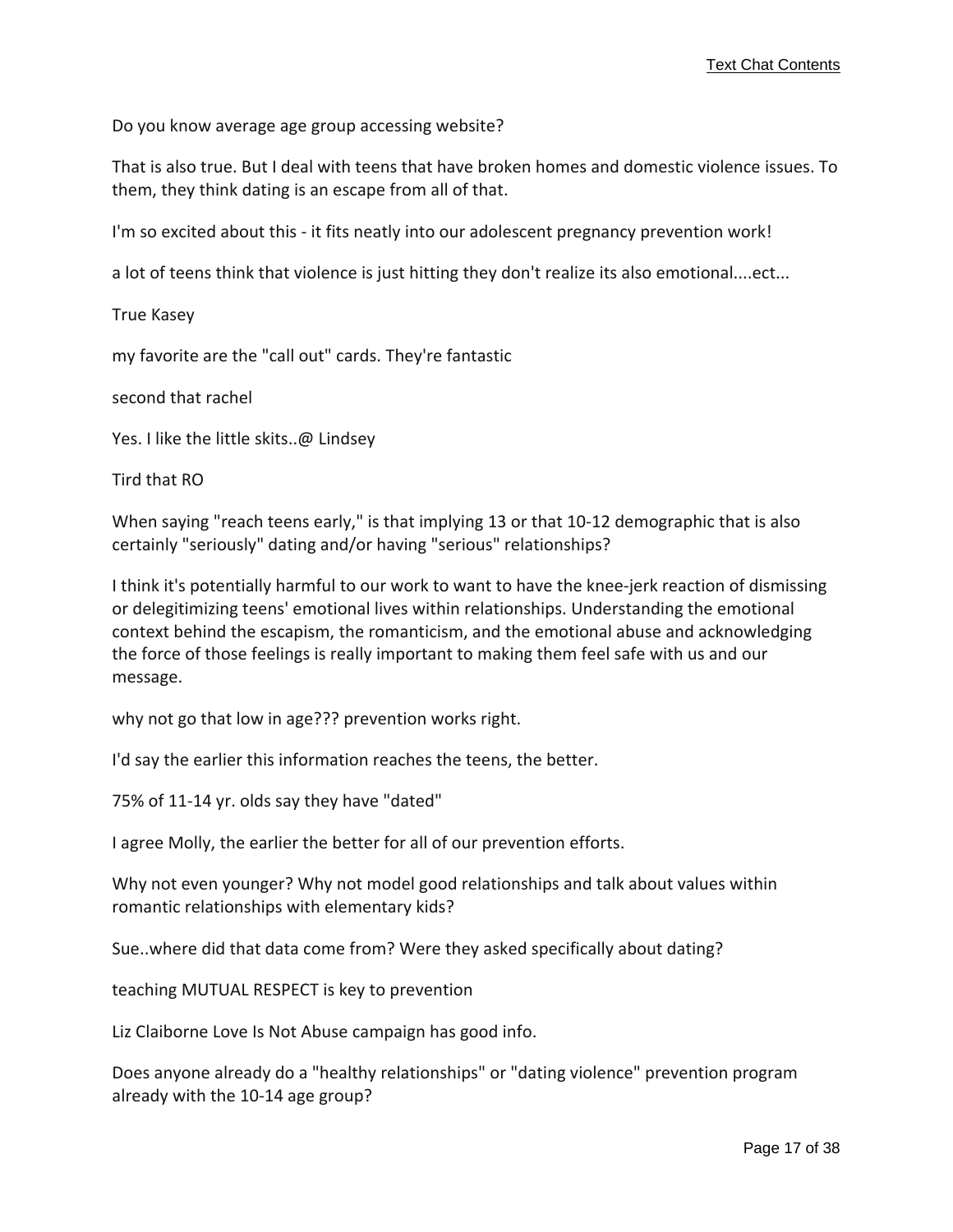the girls in our area are out of control with sexting

Yep ‐‐ we do. And we're working on ways to go younger.

we do also

i run a healthy relationships class with 13 year olds

Brianne where are you?

MA

Sabrina‐ ChooseRespect.org is aimed at 11‐15 year olds

We start "healthy relationships" in 5th grade

we do healthy relationships in middle and high school

We are using the Safe Dates program with 7th graders in Indianapolis

We use "Safe Dates" for Middle School and High School

Yes, we do. Safe Dates curriculum is good. We also use chooserespect.org

Center Against DV has developed a curriculum for elementary school kids ‐ relationships are elementary ‐ It's in its second year of testing

We start with prevention programming in head start.

the dove real beauty has some interesting things for women of all ages

goes pretty well...use a lot of differ curricula

I do sexual abuse prevention education for pre‐K through 6th.

One of our programs works with 5th graders

call 2 men for boys, men

my sone gets inappropriate messages from girls that like him all the time

WE start with sexual harassment in 6th grade; healthy and unhealthy relationships in 8th; all included in our sex ed programs

Safe Dates isn't bad. Safe T is good too. But we generally do our own programs, tailored to the needs of the group.

We have used "Love...All That and More" for 8th graders.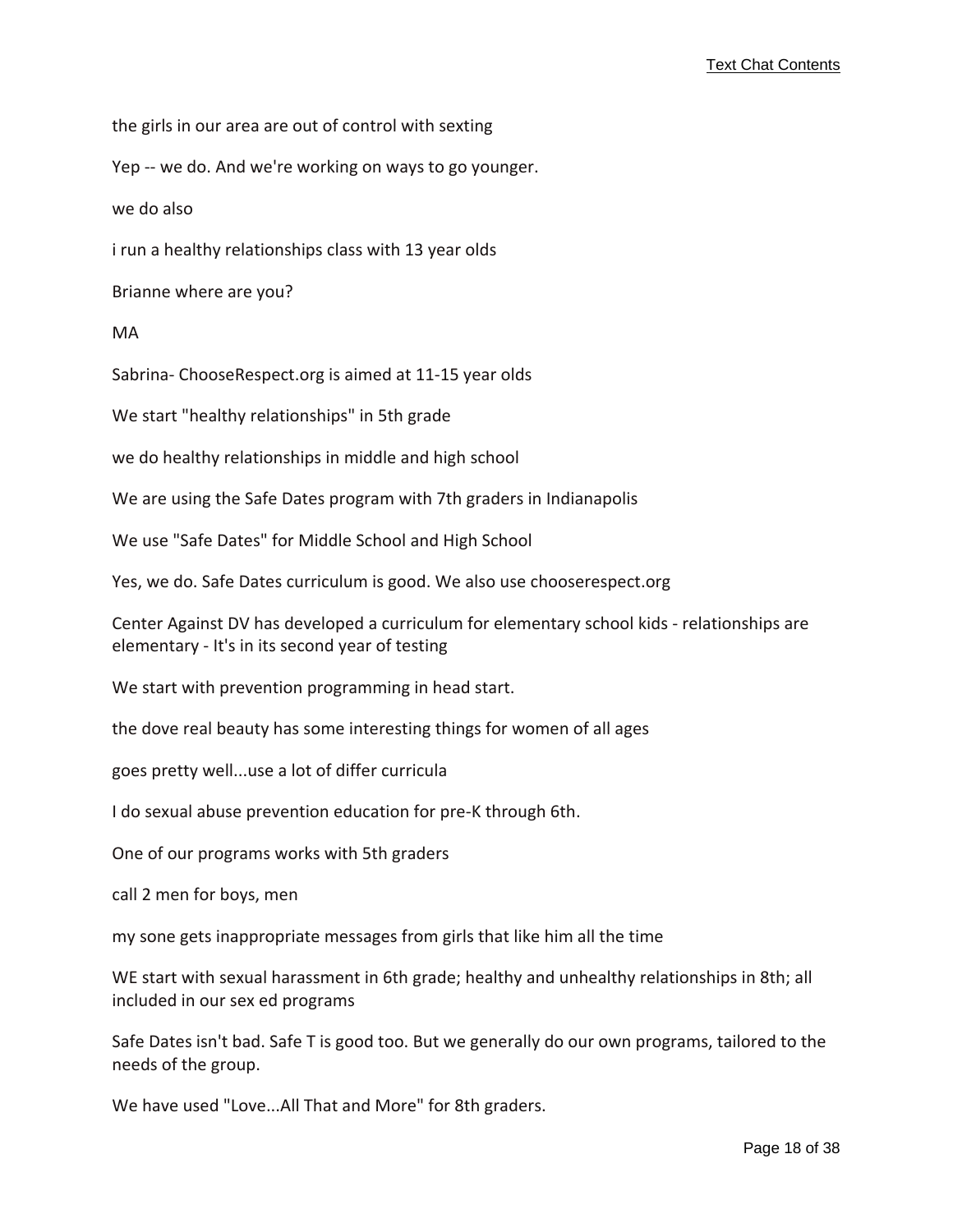Girls on the Run for 8 ‐ 12 year olds healthy boundaries, body image, communication

Is the Safe date good? i have it but never used it yet

giverespect.org is great to incorporate parents as well

with "girls on the run" there is a "boys on track" they both work well

Schools in my area are won't let us start w/ our youth until 7th grade...I keep asking for earlier but South Bend, Indiana hasn't been very open to that idea.

With Safe Dates, just read it first and keep your message and population in mind. It doesn't cover some things that we like to cover.

I love the Safe Dates curriculum ‐ currently using it with 6th & 8th grade groups

Sabrina we have violence prevention groups where we talk about these issues. starting in 4th grade on up

Are these programs effective? Are these teens engaged and having fun in these programs?

thanks

Our students have responded well to Safe Dates‐‐very activity oriented

Hello Bess: I would like your info. on your program for girls age 13. My name is Bette Davis BAWAR, Oakland, CA. 510‐430‐1298 or email me at d5bet@aol.com

more of the dating violence later on 6th and up.

I've been asked to start sexual harassment talks with the 2nd graders in my town and am working on that

Peace Over Violence is good for al ages, genders, etc. good break down of vilolence in broad sense

Sabrina -- we approach it as "how to relate to everyone in your life" and go through family, friends, peers, community first. That's how we get in. After a year or so of good buy‐in with that, then we can push to add dating.

I missed the first part‐‐what exactly are "call‐out cards?"

We've been with successful with schools earlier by approaching it initially as relational aggression or anti‐bullying

sexual harassment in the 2nd grade you go!!!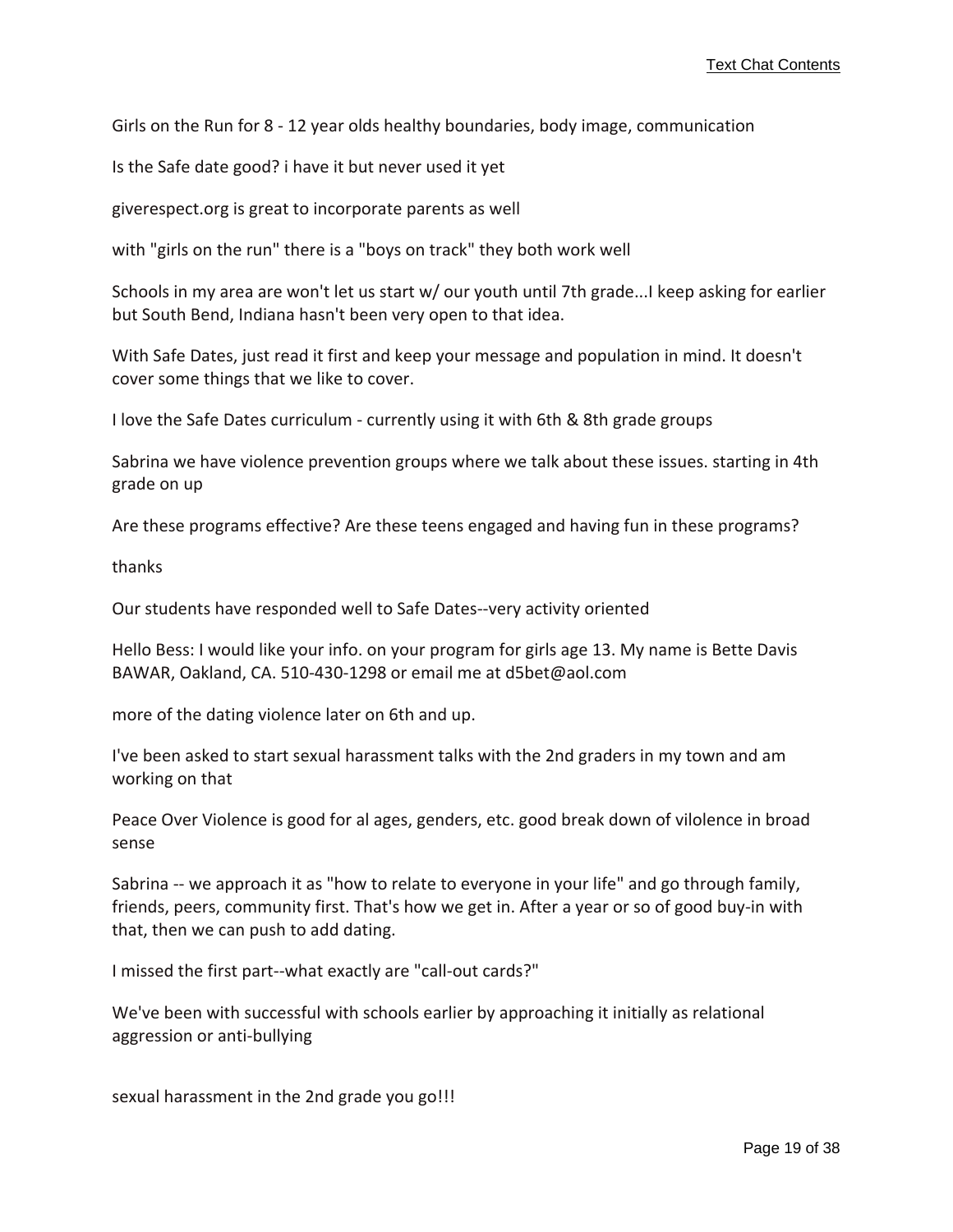**David Lee:** You will see "call out" cards very soon

Have you partnered with any specific musicians?

Kelly Bremer‐ I would like to get in touch with you, I am starting Safe Dates in Hendricks Co. schools next month

I was surprised, I thought there'd be a lot of push back, but they were all for it

Wonderful ideas everyone! Thank you!

**David Lee:** [http://www.thatsnotcool.com](http://www.thatsnotcool.com/)

We are doing a teen dating essay contest in all of the local high school and giving 100 saving bond and two 50 saving bonds

Oh great, my e‐mail is kbremer@clarian.org. I'd be happy to talk.

I have a 3rd grade daughter, it is a very real issue!

Great anti-bullying too: <www.stopbullyingnow.hrsa.gov>

If you look at the research about sexualized bullying, it's absolutely an issue in the very young grades.

wow amie where r u

My daughter started 6th grade at 10, so I feel you Erin.

In Oklahoma

very cool> incentive helps motivate futures

incentives as investment in future

We just got approved to do the essay contest in 3 local high school we are excited. We are doing it the first week of Feb.

Do any of these websites have activities to do, I know teens like to do activities

Childhelp has parent support packages for in‐home providers or parent educators, to help adults with resources for sexual abuse prevention for young children <www.childhelp.org/gtbt>

good luck

wow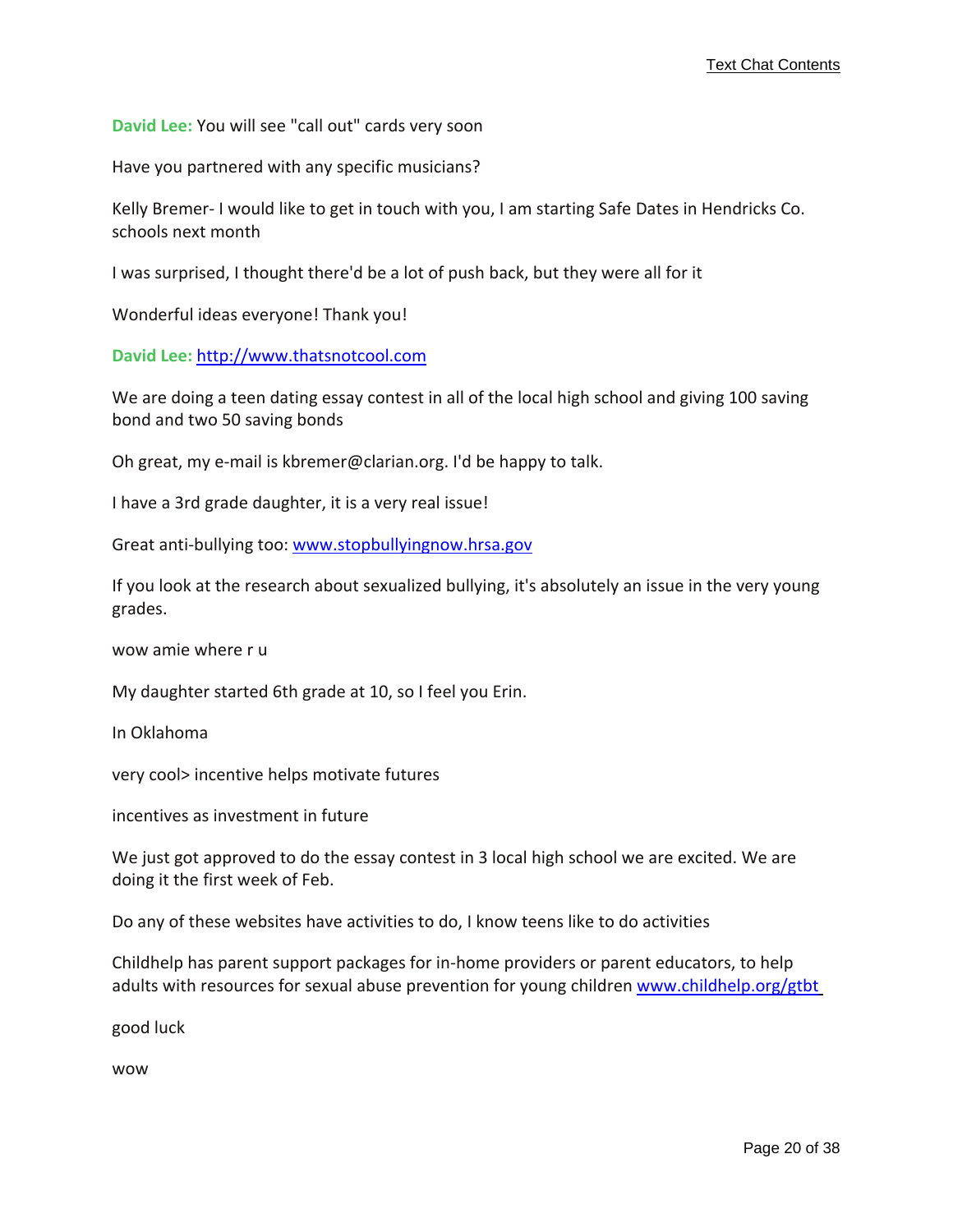My daughter does a lot to help me stay aware of what's happening around her which helps when I go into other schools

Thanks

Where is the mobile app? I have never seen that before.

mobile app is free? what is it?

or how get mobile app

**Brian O'Connor:** we can cover the mobile app at the end. Thanks!

thanks brian

awesome e cards can be used for awareness month for our org's facebook page!

Brian: Can we download the call‐out section?

Rebekah -- I was just thinking the same thing! Our whole effort this Feb. is going to be focused around social networking, so this is great.

I missed how to download these slides

Do you have full time staff to monitor these discussions?

does everybody's SA/DV organization have Facebook??

**Brian O'Connor:** Yes ... we monitor in 30 minute intervals eight times a day.

yes

**David Lee:** down load slides at <www.preventconnect.org>

no ours does not

I'd like to know more about how they are monitoring the conversation too.

yes we have a facebook page

Thanks david

Brian, who does that? A FT person, a team?

**Brian O'Connor:** we heavy up monitoring during the afterschool time period ... and less while people are probably asleep.

We do not have face book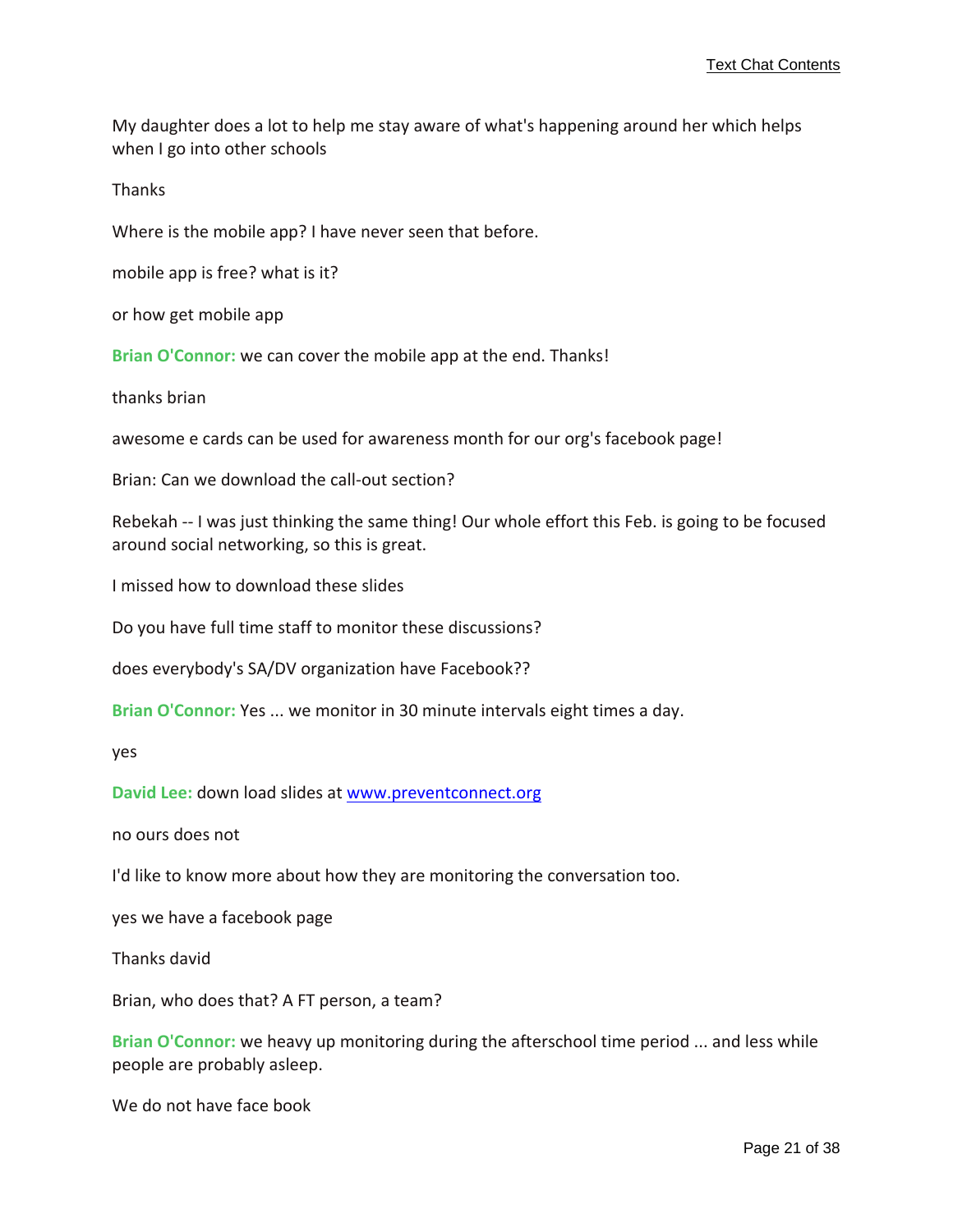Yes, we do.

we do not have a facebook page

we have fb causes page and fan page, and we are on myspace

**Brian O'Connor:** A service we contract with.

Ferry County‐Connections has a facebook‐become a fan [https://www.facebook.com/pages/republic](https://www.facebook.com/pages/republic-wa/FerryCounty-Connections/181053236692)‐wa/FerryCounty‐Connections/181053236692

no facebook but we have a web site

need to get facebook pages folks, new technology and teens will be your friends

**THANKS** 

Our agency has a facebook and twitter account as well

Is there a link on FB to help teens get to that live chat easier?

Get a formspring page too!

I'm not a face‐booker. How much time does it take to monitor it everyday?

**Brian O'Connor:** very occasionally, something gets through (e.g., an obscenity) ... but the longest it could ever stay up is 2 hours.

We don't find that twitter is necessary for SA/DV, but Facebook is essential!

we don't have facebook , yet, but we do have a website and myspace page

Our policy is that we can't be on social networking sites. Our program has a myspace page but we are not able to check it at work

Guideline: 4 hours per week minimum per tech application

we have asked about creating a facebook account & were told to come up with examples of other agencies who have it & reasons why we should get it

Liz

Is the Need help section tools available to Canadians?

Michelle -- check out idealware -- they do trainings on this stuff and they are very compelling!

Yes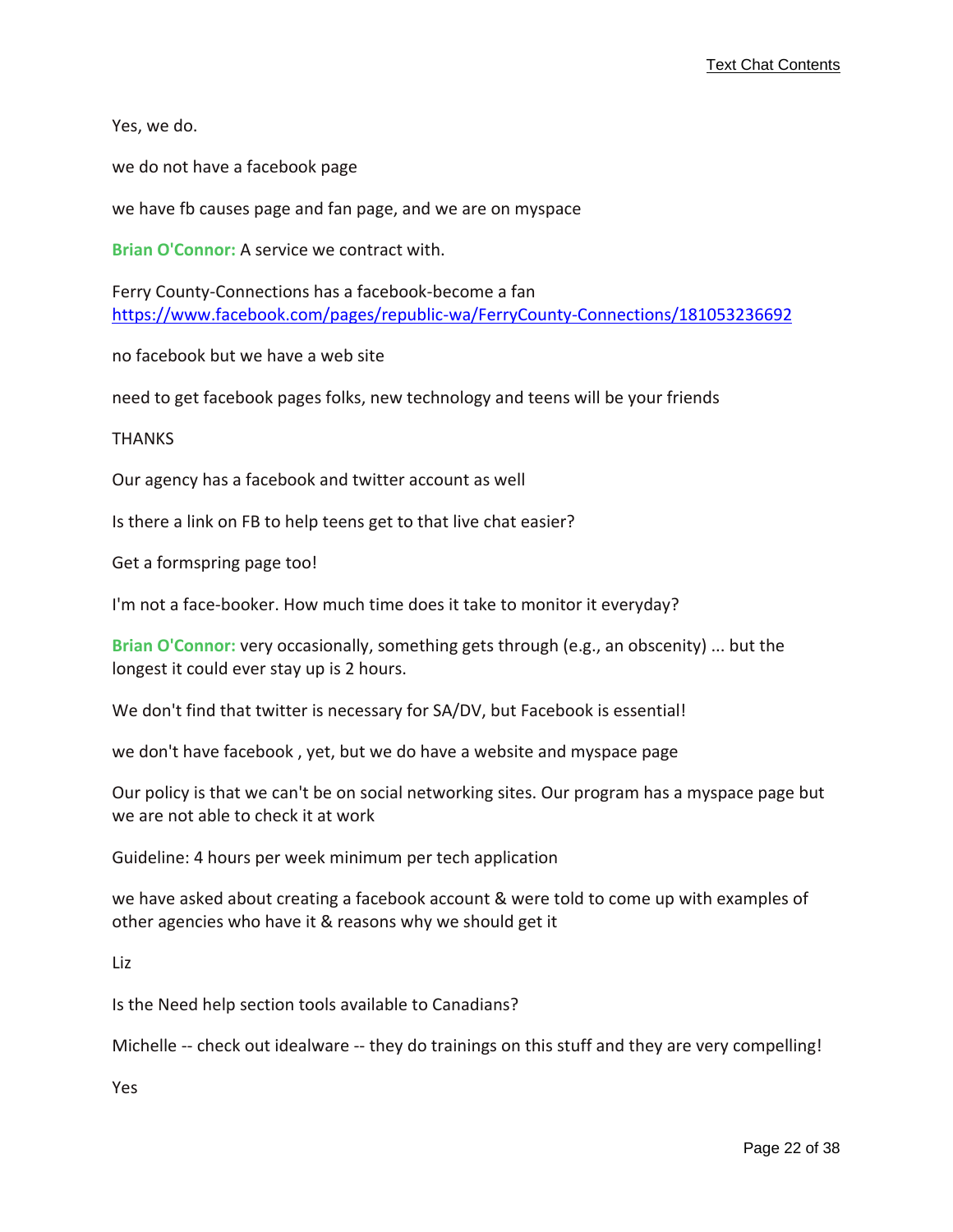Thank you

Michelle, I've been asked the same question--do we really need it? But I'm thinking we DO!

instead of an account, try starting with a fan page

How old are these ambassadors? Older high school kids?

What was the store?

It's a great way to get connected ‐ with so many orgs all over the US

If you are trying to reach teens/tweens and college students, social media interaction is essential--great way to promote services, programs and events as well

Warped is a great idea. You can get on your local warped pretty easily.

i agree i think that so many people use it & if we have an account or something on it to provide info we may reach more people

where did the money come from to do such a huge event?

In one day of passing out t shirts and hot chocolate at local high schools, we got over 100 Facebook fans.

wow!

**David Lee:** What has been your experience using social marketing? Have you used That's Not Cool?

That is an awesome idea!

Yes, we are in the infancy of our Facebook page; please become a fan: Crisis Connection. And our website is: <www.crisisconnectioninc.org>

Planning to now!

yes

Ys I have and I LOVE it!

no on both

Yes - the kids love the texting and sexting videos!

not yet, but I am excited to use Thats Not Cool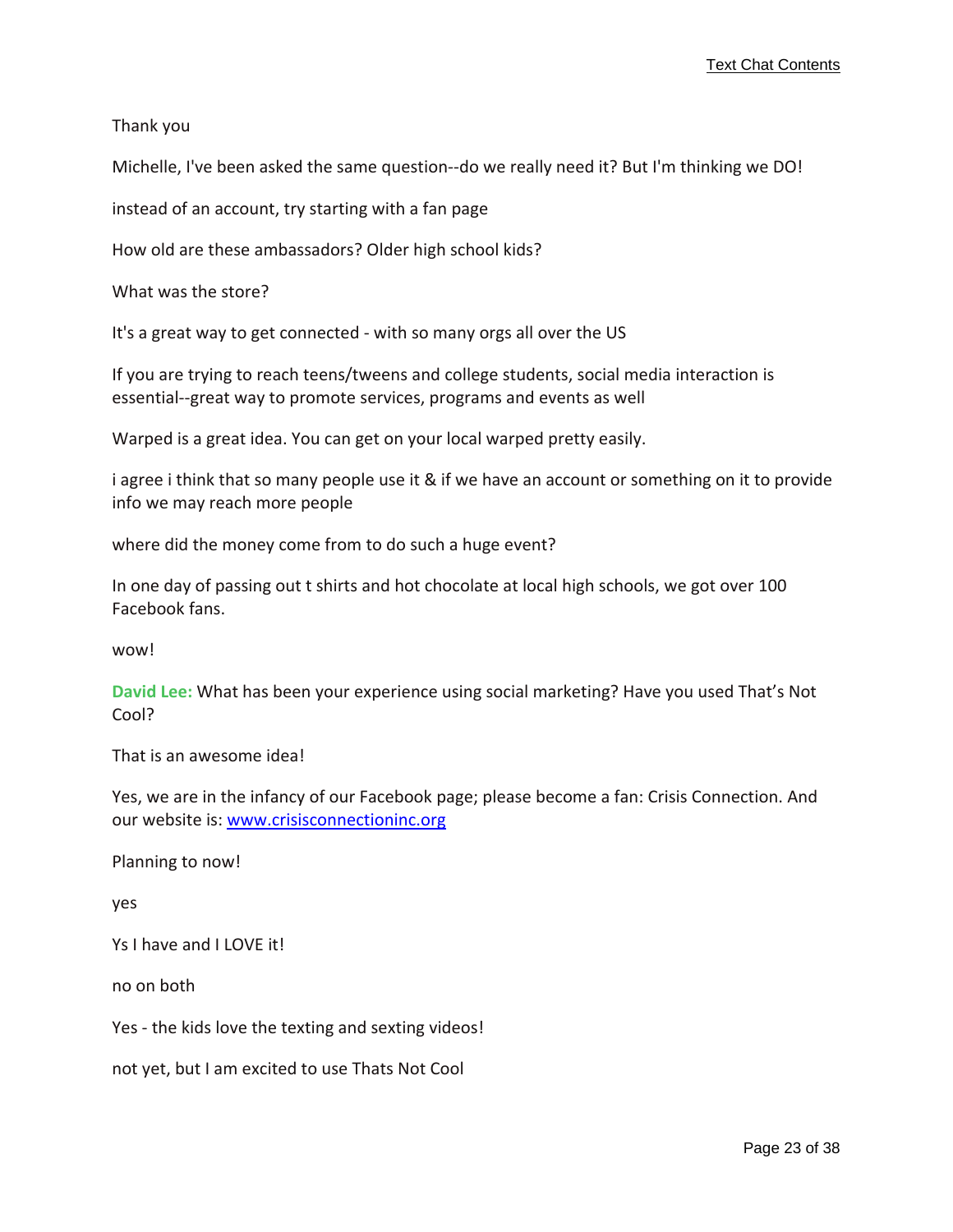not yet but I am very impressed with what I am seeing thus far

yes

No to both questions

It is awesome

I've been to the site but haven't used it much

We have linked That's Not Cool on our webpage.

I love That's Not Cool, and teens really like it too

We are in the beginning stages of using social marketing as an agency

would like to use social marketing but don't have staff and resources

we use facebook fan pages

my teens actually told me about the site... and we use it on our teen facebook page all the time

We have not used social marketing, this is new to our agency

Not yet

have not used

No to both

NE has That's not cool as a link on our FB page

Facebook!

Have not used it yet, but plan on using it with a pilot community program

Yes!!

We brought in a teen intern over the summer to help us become more social networking savvy and to get us on FB, Myspace, twitter, youtube, etc.

Have not used, first experience w/Prevent Connect.

Communications usually take over.

yes especiall in trainings on technology

we are not able to use social marketing but would like to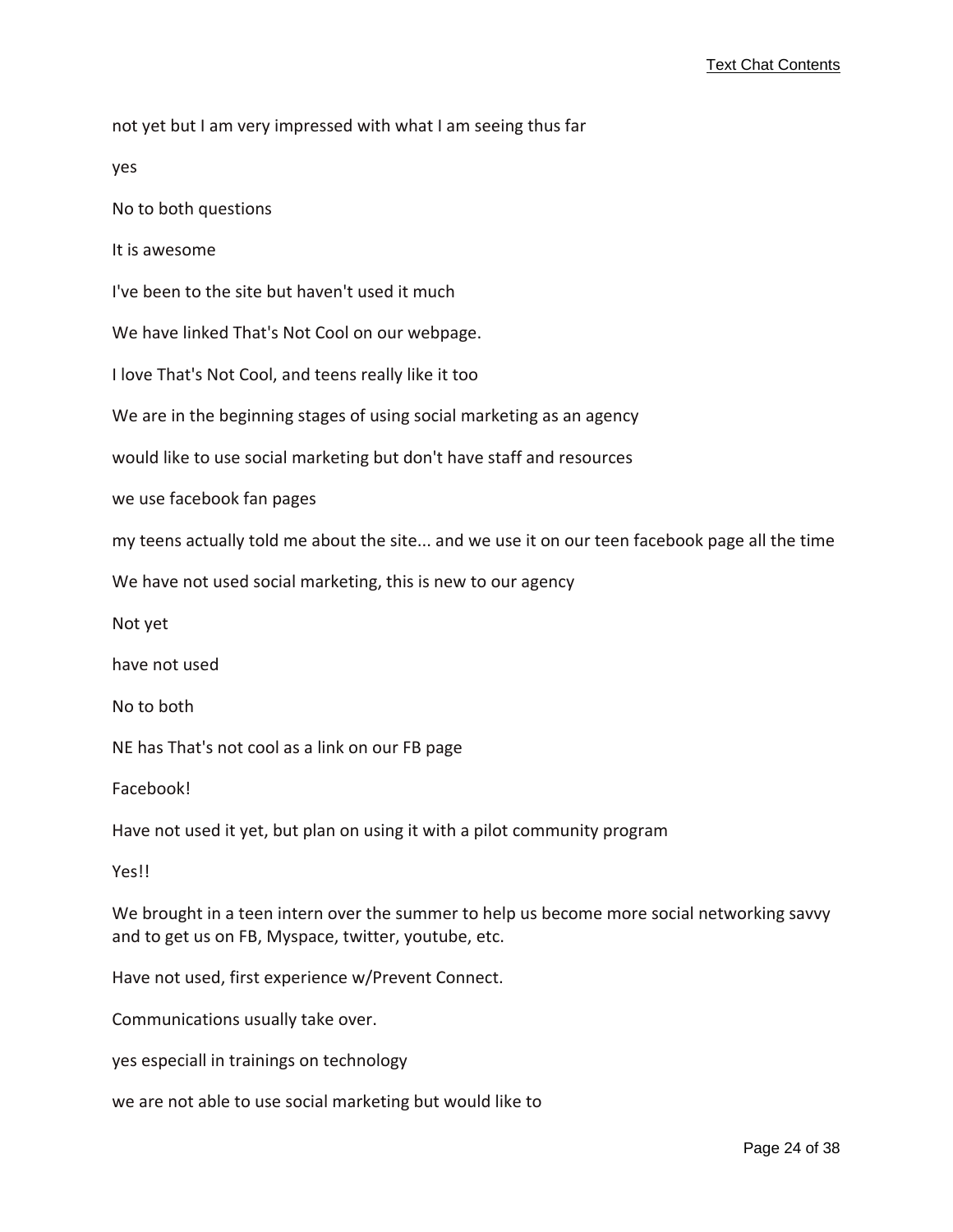social marketing has been very effective for HAVEN; we have gotten the word out about upcoming events, making connections with a wide range of groups

I haven't used That's Not Cool but will definitely visit it and share it with our programs

Shown it to community groups

CONNECT to end violence uses a facebook fan page as well as twitter to get information out about current events and our agencies events

We have Facebook fan site that isn't really used by teens (rural area?) but we use online campaigns for ideeas and our own campaigning in peer ed groups

we've been sending teens to the site for a while and they love it!

Yes I've used That's Not Cool. The videos are my fave. There have been some technical difficulties with the videos.

i just checked thatsnotcool.com out today. It is a great site! We currently don't have a facebook page, but are looking at starting one

We have a fb fan page and a text messaging line for teens

No to both.

no first time i heard about it

I use Facebook but never for social marketing

We have Facebook, Myspace and want to integrate this into our Facebook

we have neither

Would like to have That's Not cool more on ground with our agency

I have used the loveis respect.com

We only have our website

BUT, I can't wait to use That's Not Cool with my teen clients!!!

our teen prevention site has been great: <www.awarenow.org>

Schools are very leery of the use

not sure how to set up an account.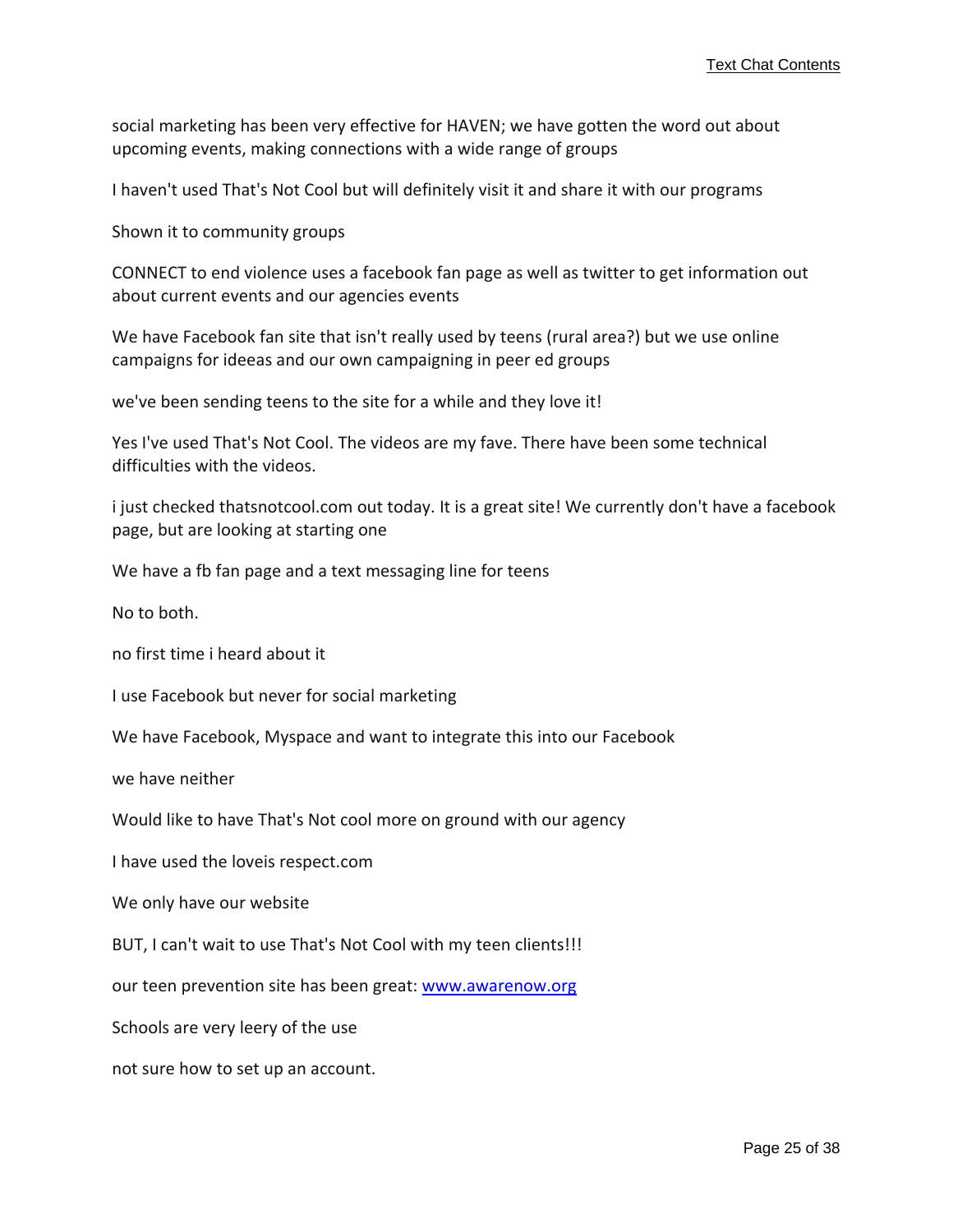Tracy ‐‐ it's not as scary or intensive as you think. Also, think interns! Volunteers! College kids! Community service learning classes!

not yet, but looks great‐ cool

how is this being evaluated?

not, really, but looking into implementing during TDVAPM

i've used the website in classrooms before with the students right there

we have the world's fewest facebook fans.

No I have not used That's Not Cool.

I have used the 2‐sided That's Not Cool videos in my middle school visits and it is their favorite part of the presentation

when you use That's Not Cool in the classroom, do you take a laptop and actually go on during class?

We create social marketing campaigns with the community each year. Our youth program makes use of facebook and twitter too.

and sustaining afterwards

I've sent it to the high school action group and they have used it

as a State Govt agency ‐ we have some issues working on public social media sites.

We've increased teen following thru Facebook, MySpace, YouTube, etc, and in promoting our cause/campaigns...great response!

Rona ‐‐ how many?

No. I would like to

I haven't used That's Not Cool, but 'looking forward to oppty to do so!

can't wait to use it even more

We just have a website, and this is the first I've heard of That's Not Cool

we are beginning to use media with our teen pregnancy prevention work - we've visited That's Not Cool, but that's it for now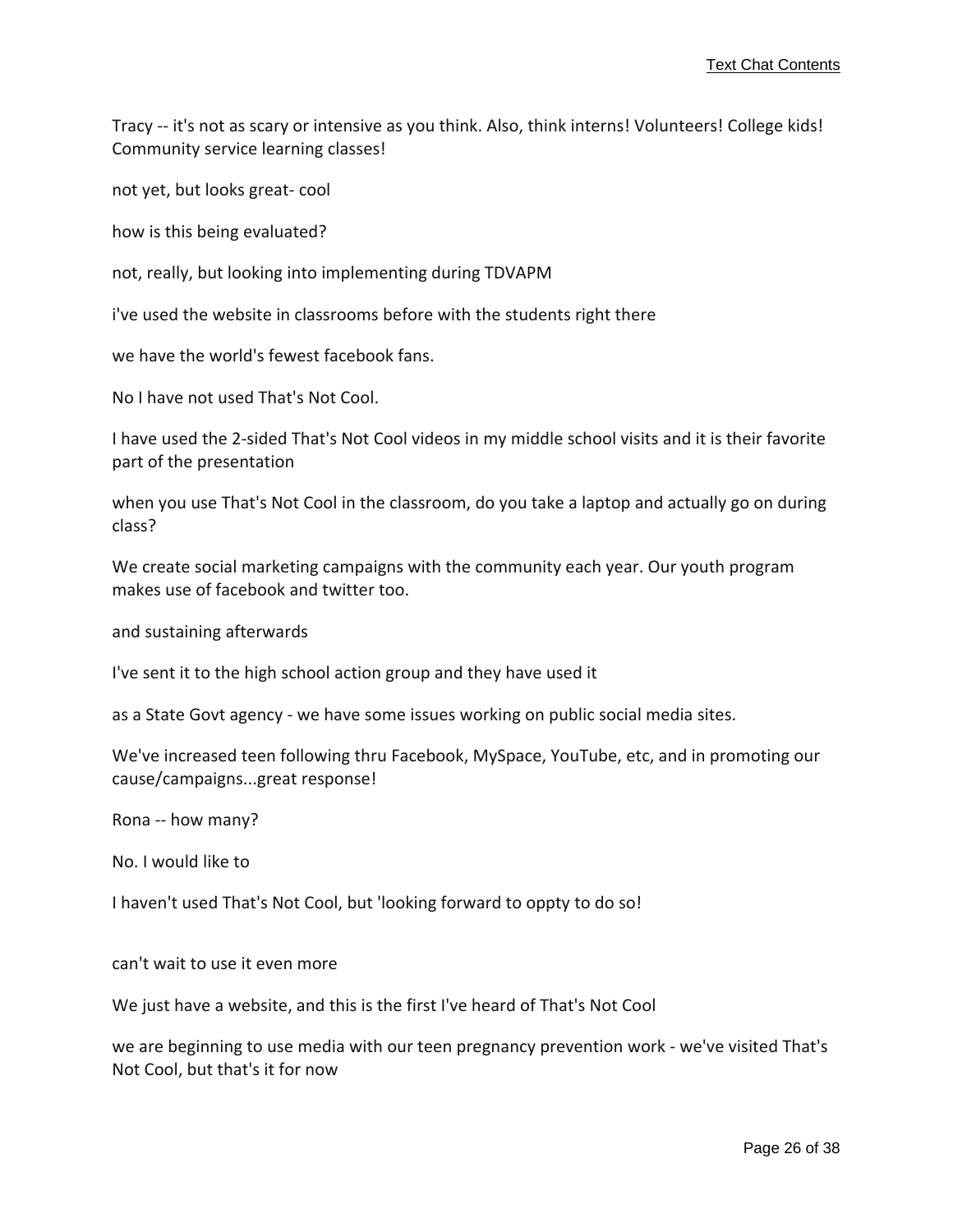We used thats not cool in our focus group discussions with you while developing a statewide campaign

I have not used social marketing. I am looking forward to using it.

Can we put a link for thatsnotcool on our website????

I work at a School‐Based Health Center so the school filters have reduced our ability to use facebook but we have posted through the school website

We have a FB page and post info for our high school club on it. Have used TNC.

we do not currently have a facebook or myspace page, but do have twitter

Haven't used That's Not Cool (yet)

We want this to be a part of our youth conference

haven't used that's not cool, plan to use e-call out card

discuss and give website out during unhealthy relationship topic

Private/Christian schools are a good place to contact for bullying and TDV

I've also used it in presentations with adults who work with teens

Is it ok if we use the web address for some of our material as reference?

Jane ‐‐ we do some parent‐teen work ‐‐ I think you just gave me an idea for some things we can do with them!

Excellent!

I have had great luck working with Girl Scout councils...many of their programs easily integrate.

Community Groups in our local area have been introduced to this website and seem to really like it as well.

did you see the article recently re sexting reaching the us appeals court for free speech

**David Lee:** <www.thatsnotcool.com/tools>

Joan -- I used to work for Girl Scouts. Just make sure you check your particular local council's pulse first, folks!

Are we able to add <www.thatsnotcool.com> to our [website](www.thatsnotcool.com) as a link?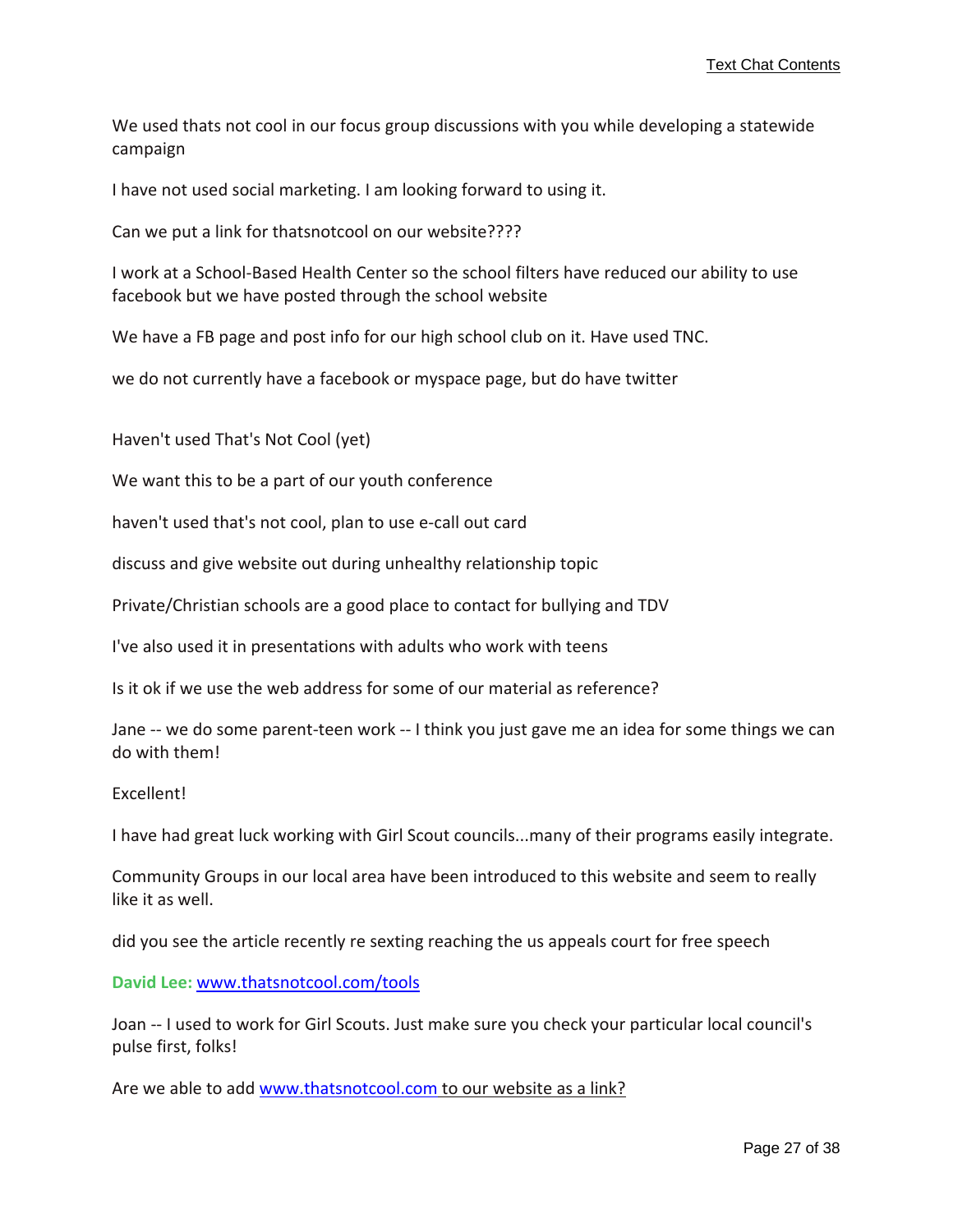this looks fantastic! I'm excited about using it with a new teen girls group

I love this ad

Yes its nice

Can the PSA's be used on the high school television programs?

Great

Ohh -- good question, Jane!

Sometimes places don't have internet access to view the videos. Can the videos be downloaded to the computer to be used for times when internet is not available?

**Brian O'Connor:** yes ‐ they can provided that the air time is donated/free

Thanks, Brianne. Excellent.

Awesome!

who Belinda Oakland

For high school television programs, it would probably have to be approved by your local school board

Did you hire writers for the cards and skits? Were they focus grouped? Sorry if you've answered that.

website or email link for poetry

**Brian O'Connor:** Hi Sarah ‐ we can talk about that later ... or offline ... you can give us a call.

Go Stepehen from Vermont!

One of our high schools just vets the content of programs through the yearbook advisor.

if you're working with schools, start with the local parent group ‐ parents are powerful!

good question about being able to download. Our local schools block most videos online.

Okay. Thanks, Brian. I'll call.

**David Lee:** StartStrong Oakland is doing poetry slams <http://www.startstrongteens.org/communities/oakland>

Some principals in our area have freedom to do certain things in individual schools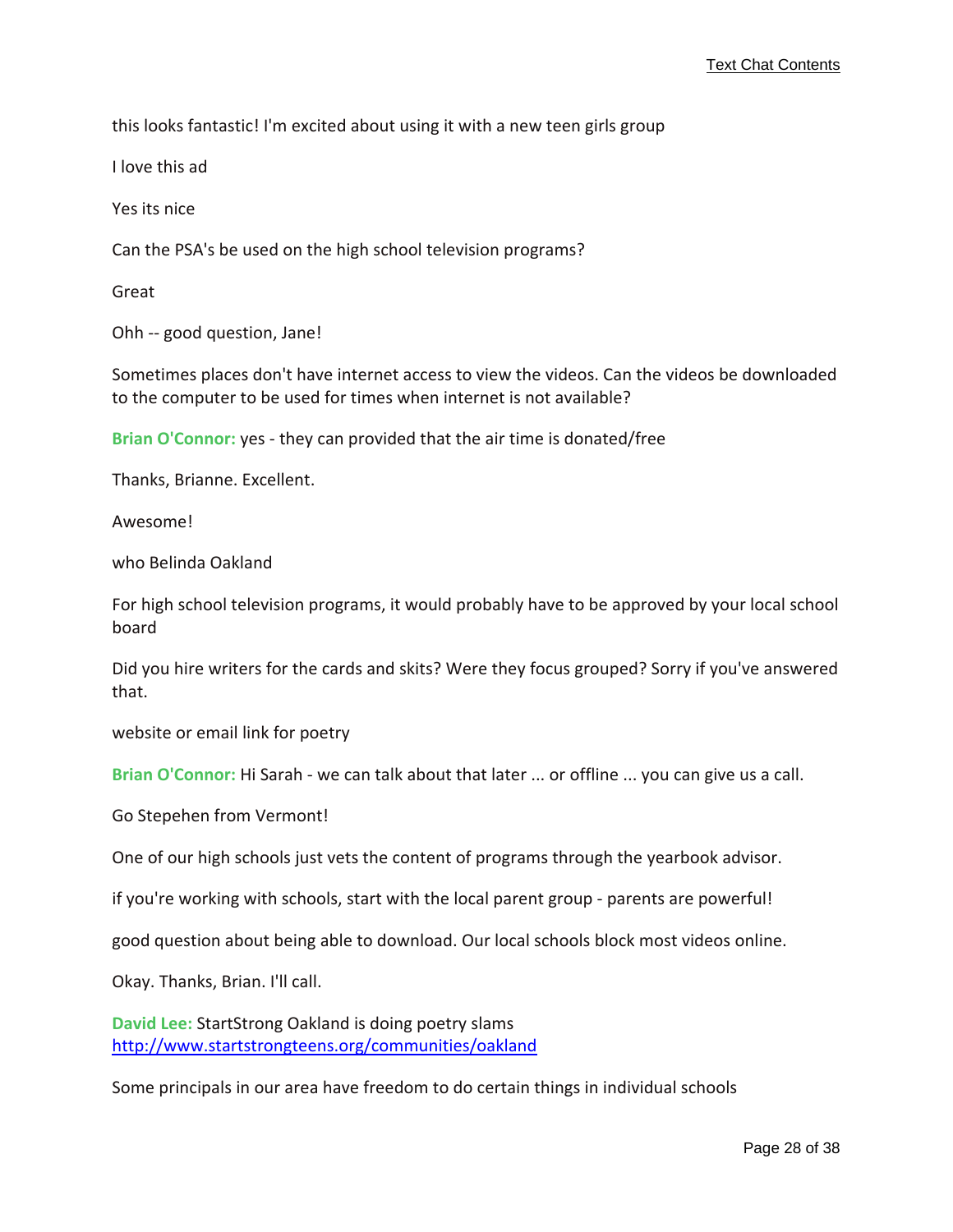David will we be able to have access to the questions from the attendees, there are some I'd like to talk with

Thanks David

Has there been any data on whether using the callout cards and sending them to "friends" escalates the conflict?

**David Lee:** Mary McGrath: I would love to talk with you all about beginning a campaign in the military community ‐ I work with the Navy, in the family violence program, as a child/family counselor. What do you think, and how should I proceed with this??

Thank you Sarah for asking that question. We have the same problem

Good thought, Nancy. I was just pondering that.

what about getting everyone's email?

David, I would also like some info on using this with military. I work with NE Army/Air National Guard

good point Nacy L! Thinking same thing

How can we use this information in rural and poverty stricken areas where teens don't have access to this technology?

are the scripts available for public use?

Hi brian, could I get your telephone #, email I want to talk with you

**David Lee:** <www.thatsnotcool.com/contest> [starts](www.thatsnotcool.com/contest) Feb. 2, 2010

**David Lee:** I mean Feb 4, 2010

It would be great for youth to talk about what is cool as well.

how do i get to the campaign tools?

**David Lee:** What elements of the That's Not Cool Campaign would work best in your community? How will you implement them?

<http://www.thatsnotcool.com/tools/login.asp>

we could present them to our Teen Advisory Council

**Audrey Sperano:** tools can be found at thatsnotcool.com/tools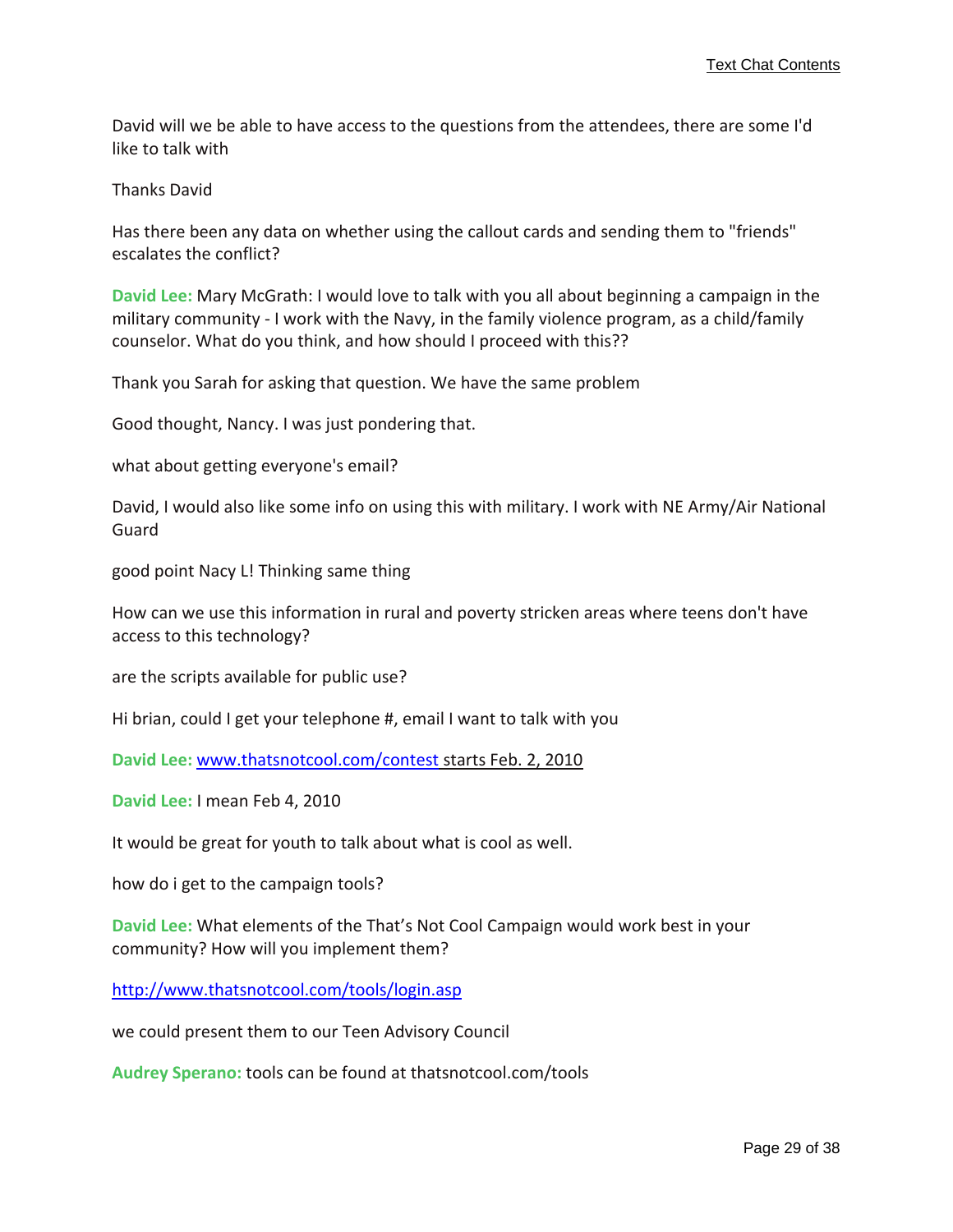I don't think I can answer that fully without examining the pieces carefully, but I really do think the callout cards are the most practical at the moment.

good point, Ashley

Ashley good point some might not know what is the right behavior

thank you!

I just sent one of the callout cards to myself to test it and realized that if I was sending it to someone that was abusing me - it could create a bigger problem for the victim. Not sure this is the way to confront the abuser.

I would like to use all aspects in my community specifically the posters and cards

PSAs, call out cards, and social networking talk it out sections

call out cards added to our facebook page

campaign resources and tools for sure!

i'd love to integrate the callout cards into our existing lessons

Call out cards help generate examples of relationship issues at their HS ‐‐‐ already generating their own way to get "red flag" messages out there

We can use the callout cards on fb

promoting in community presentation about technology abuse

As a community educator all elements would be beneficial for our students

I like the comprehensive nature of this.

**David Lee:** What elements of the That's Not Cool Campaign would work best in your community? How will you implement them?

linking it to our agency website

I am going to ask the young people I am working with. What they think would work best.

how do/will we know this is effective in teen dating violence prevention? evaluation?

I like all the elements and they can all be helpful in some form.

With the callout cards I would just like to post them in the schools everywhere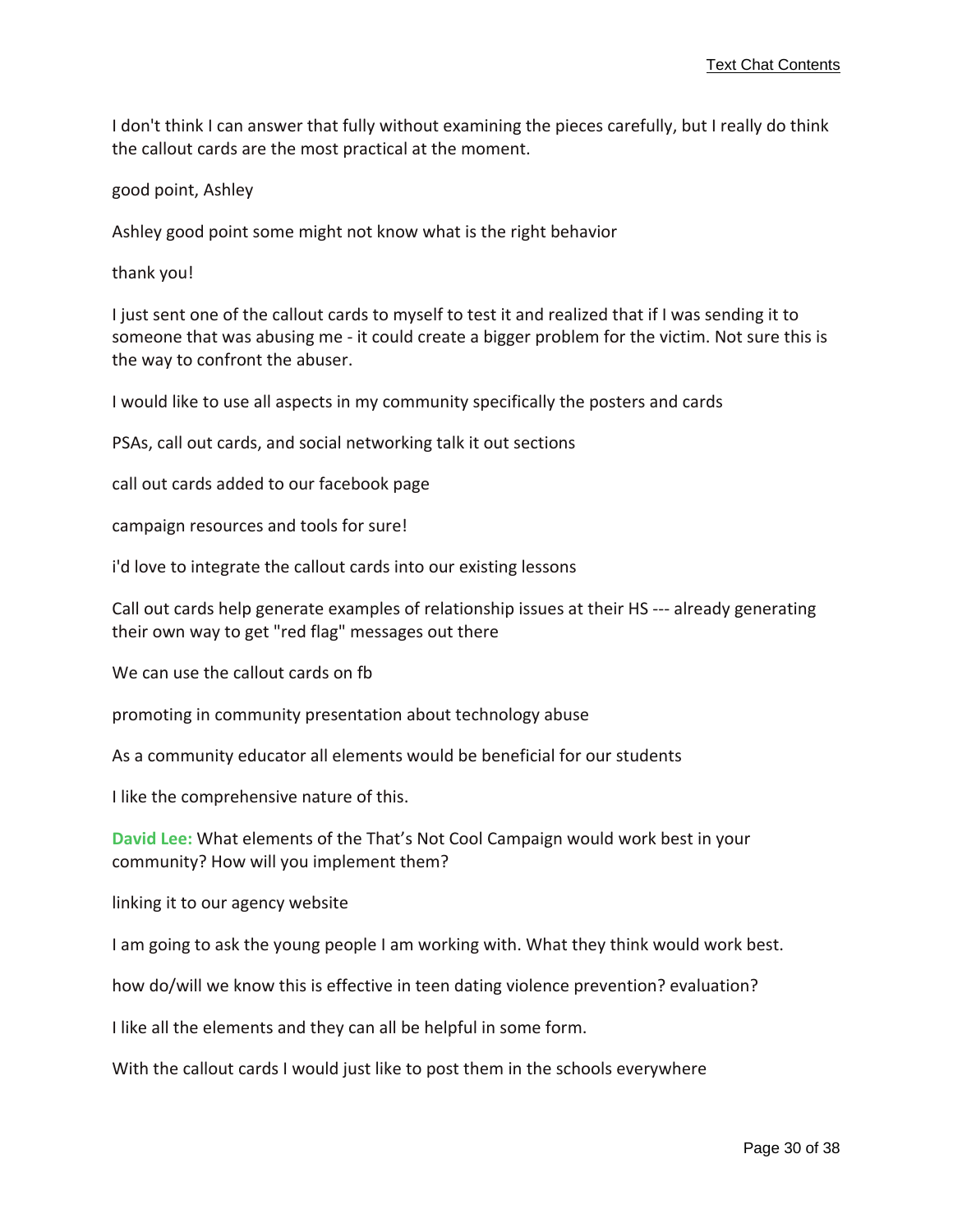i like the contest idea because it gives an opportunity to inspire involvement in our teens

The skits are a great idea to engage many different people

psa for next month, are psas available for written media?

Getting our students to be more involved in these programs...peer mentors to a degree

**David Lee:** <www.thatsnotcool.com/tools>

I think the callout cards would be particularly effective in our community, I would love to introduce them to our local middle schools and high schools!

Excellent answer, Glenda

We would work with our community collaborative task forces to get them out.

i feel like the posters and cards would be a great addition to healthy relationships talks and the facebook

psa's / facebook link

I'd also be interested in using the skits during out TDV presentations at the high schools during lunch periods

How do we get our state coalitions on board with this campaign? Is there scientific data?

The callout card will definitely be an asset.

we've added a whole lesson to our curriculum to address technology... TNC was a fabulous resource for developing the lesson!

Introducing them to youth programs in our community

would someone be willing to review our website and how we can connect them to thats not cool?

Using the TNC tools for outreach in schools, give to teen clients as a reference

**Audrey Sperano:** regarding effectiveness, we have a variety of monitoring systems in place

can you download videas from toolkit?

**Audrey Sperano:** we'll share results as we have them

good idea kimberly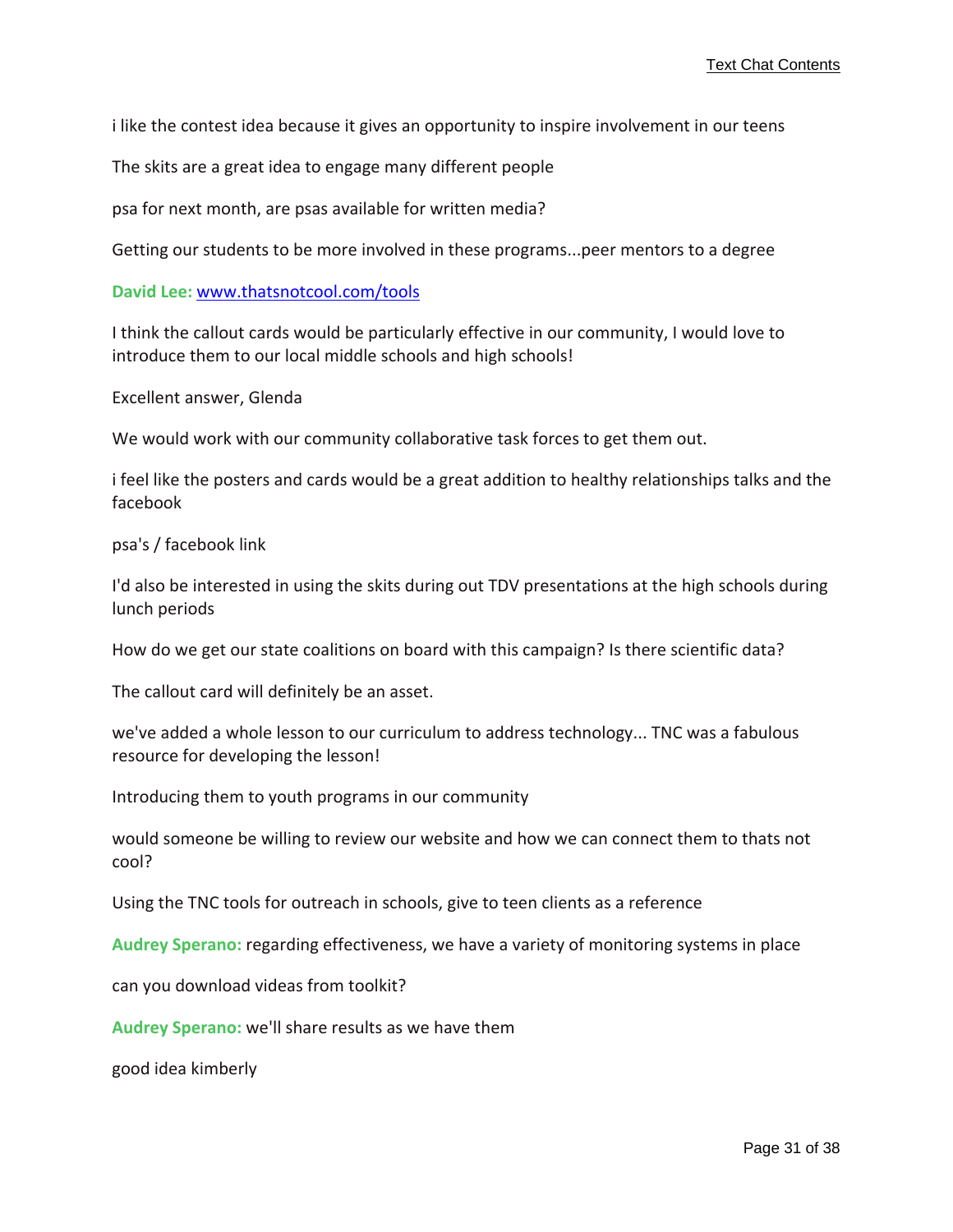I am going to put information on my own Facebook page so that others can know about the campaign plus pass it on to the parents I know so they can access it for their kids and schools

psa on contest to increase interest

Have you gotten any negative feedback about the sarcasm in the callout cards.

Kate I thought about coming downstairs to get you.

have issues at some schools access web, etc.

We want to saturate our 31 schools with the ads, posters, have our leadership groups at each school do the skits, and use TNC for our February Teen Dating Violence Awareness and Prevention Month activities.

We can help local communities implement.

**Audrey Sperano:** yes, videos can be downloaded

Through Coaching Boys to Men campaign we've connected with coaches/ teams and will promote web site & contest at a Feb. 12 high school basketball game where we plan to have information on teen relationships.

Having a TNC‐South Bend on FB that links to the main page would be awesome

great

Contest, post callout cards,

adding the tech piece to our current presentations to schools

teens need all of this information ‐ and I'd like to ask teens in a local area group how they'd like to use it in our community

There's a lot of great resources that I wasn't aware of. I think there are quite a few different activities our programs can do

I'm very excited about the contest! I am currently working with a very creative group of teen girls that I think would be very interested.

Data? Evaluation?

I like the basketball game contest.

I will share tools with community partners that work primarily with youth.

discussion about the content of the sock puppet video ‐ some seem very violent.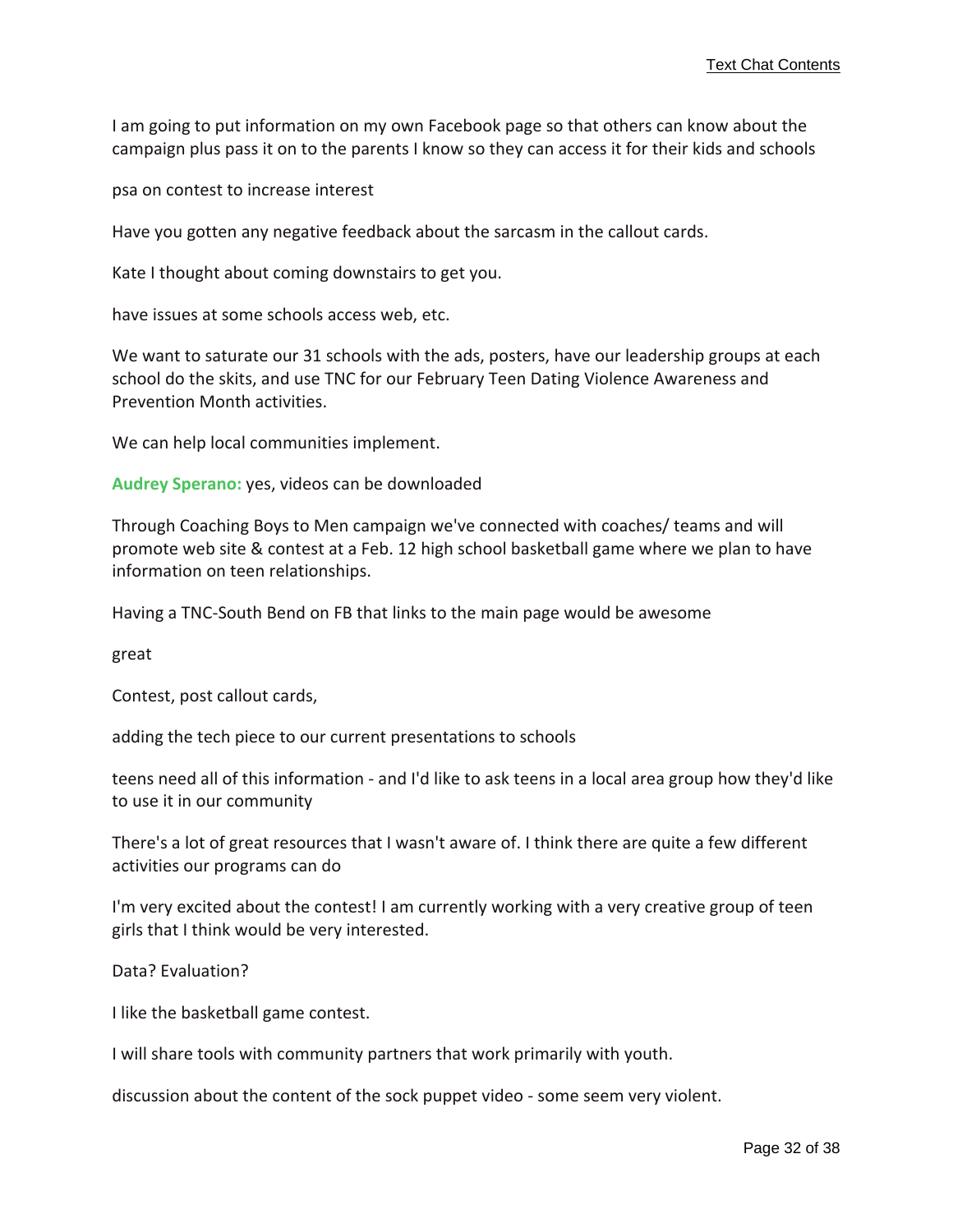Is this also about date rape drugs?

we can see this working for our adolescent substance abuse groups...still character building but not fully substance abuse focused...also we will pass this information on to all our college interns and our high school jr.guild to get the word out...then if folks want to get organized around interruptive stunts and posters...we can help them organize...i like the face book idea a lot but I am not savy enough to think of how to link all that together...

In Kootenai County Idaho we are using the 2‐sided videos in our healthy relationship presentations on digital technology and the response has been very positive

Are the posters on‐line or do we need to order them?

some 1‐800 numbers are not available from Canada

psa for written media?

need to engage youth in the discussion before pressing further so we really make the best use of what is available while taking into account our limited resources.

share the information with our programs, especially those that work with teens, and provide support around creating a campaign for their communities

How can we obtain a that's not Cool Kit and at what Cost?

**Chad Sniffen:** Can someone in Canada try the number and let us know if it works?

download posters and print them yourself

**Audrey Sperano:** Rebekah, do you mean an ad for print?

Good call Alice

**Audrey Sperano:** we don't have an ad specific for mags/newspapers

ad and psa to let local media now of that's not cool

**Audrey Sperano:** but if you have an opp for donated media we can work with you to figure out a solution

Kits could be really useful for high school groups that may want to do peer work

Is it possible to make a quick list of directions for students to know how to get the callout cards on their phones. My students love the idea but have trouble knowing how to get them to their phones. . .

**Audrey Sperano:** yes, we DO have letters for local media to alert them to the campaign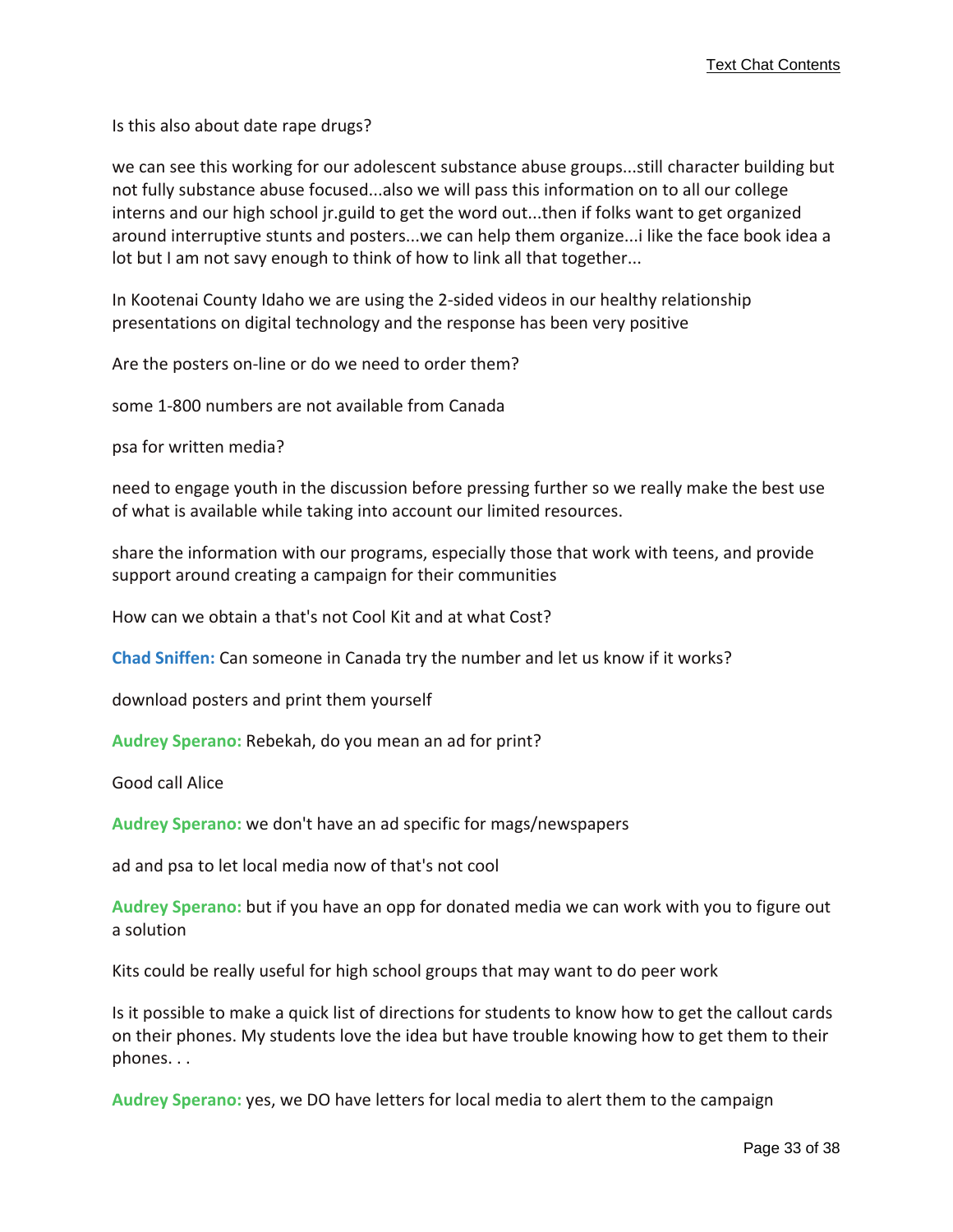How do you reach out to teens who are not on youth councils, leaders in the community, clubs, etc?

**Audrey Sperano:** on the tools site

Waldo -- go through the guidance department at schools

mobile site looks like this: <http://img129.yfrog.com/i/ut3q.jpg/>

I'm hearing a lot about donated airtime from media. If I just wanted to download these and play at a school, could I?

I haven't seen many teens with iphones yet.

also church youth groups

good question

good question

We get in through the Health, family and consumer sciences, & interpersonal relationship teachers in our schools

Brianne....these teens are out of the loop at school, activities.

**Belinda Sirha:** Hi Kitty, these PSAs can be played at school for educational purposes, however, if the PSA is broadcast in anyway, the media space must be donated

**Audrey Sperano:** Kitty, YES. As long as its OK with school

**Belinda Sirha:** for example, your org cannot pay a radio station to play the PSA

thanks.

Waldo -- that's why I said guidance. Our guidance departments know which kids need help and are not engaged. They help us recruit those kids to make them part of the campaign.

I see them on the streets but I hear through other teens that they are being very aggressive..

That's a different question then. Where do they hang out? Even the most disenfranchised kids have a place where they hang out.

Brianne...Are you guidance allowed to share information regarding those teens? Our guidance in schools are not helpful.

I'm able to see Planned Parenthood videos at our site. No youtube.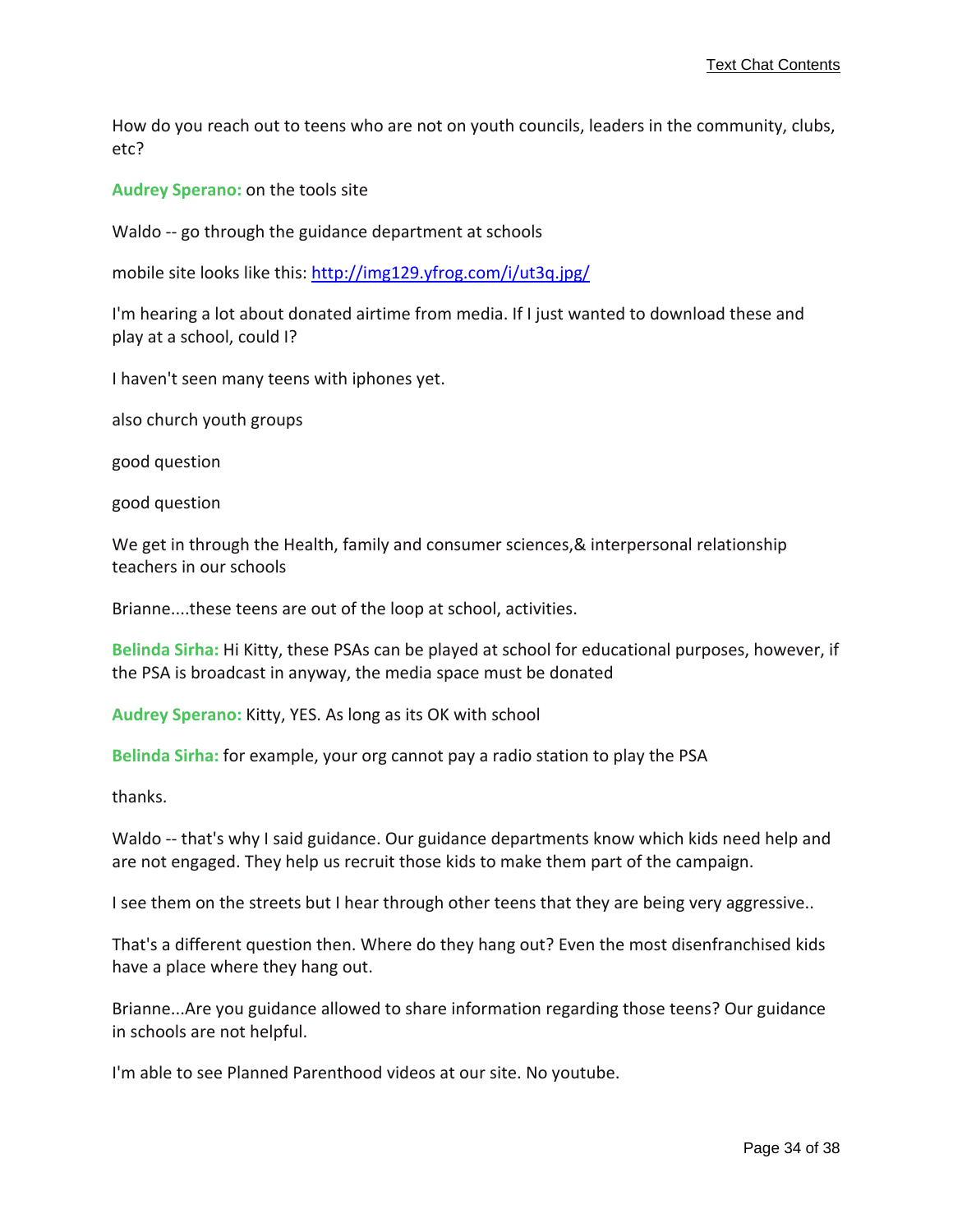Speakers: could u all put your role and what u do; so we know who to contact for‐ on the Slide Show

Houses...abusing drugs, alcohol.

Brian, it may be blocked because of the chat feature

what about contacting substance abuse prevention or counseling programs for teens

Waldo -- they can't share confidential information, but they can help us connect with the kids. I don't have to know what a kid's diagnosis is to be able to get to know him and enlist his help with something.

Waldo, does your town have an alternative school or GED program? That might be a way to reach these kids.

good question

I'm concerned with that as well... any follow up available??

Waldo -- what do they like to do? Play basketball at the local court sometimes? Go to a pool hall? Do they have lunch at the same McD's every day? get them there.

Patti -- we've had a great experience with alternative schools.

excited to get started and use materials, thanks for the info

Patti...yes we have a couple but they are not supportive. I still try and connect with them

great idea about alternative school!!

awareness/education tool not as a way to confront abuser

is thats not on itune

I like the idea to get local fast food restaurants involved

I just started working with the alternative schools and it has been fantastic!

are they sharing these to increase awareness, or because they

That makes sense. It creates a language for teens to express, rather than a solution to a particular situation...

re funny‐ a joke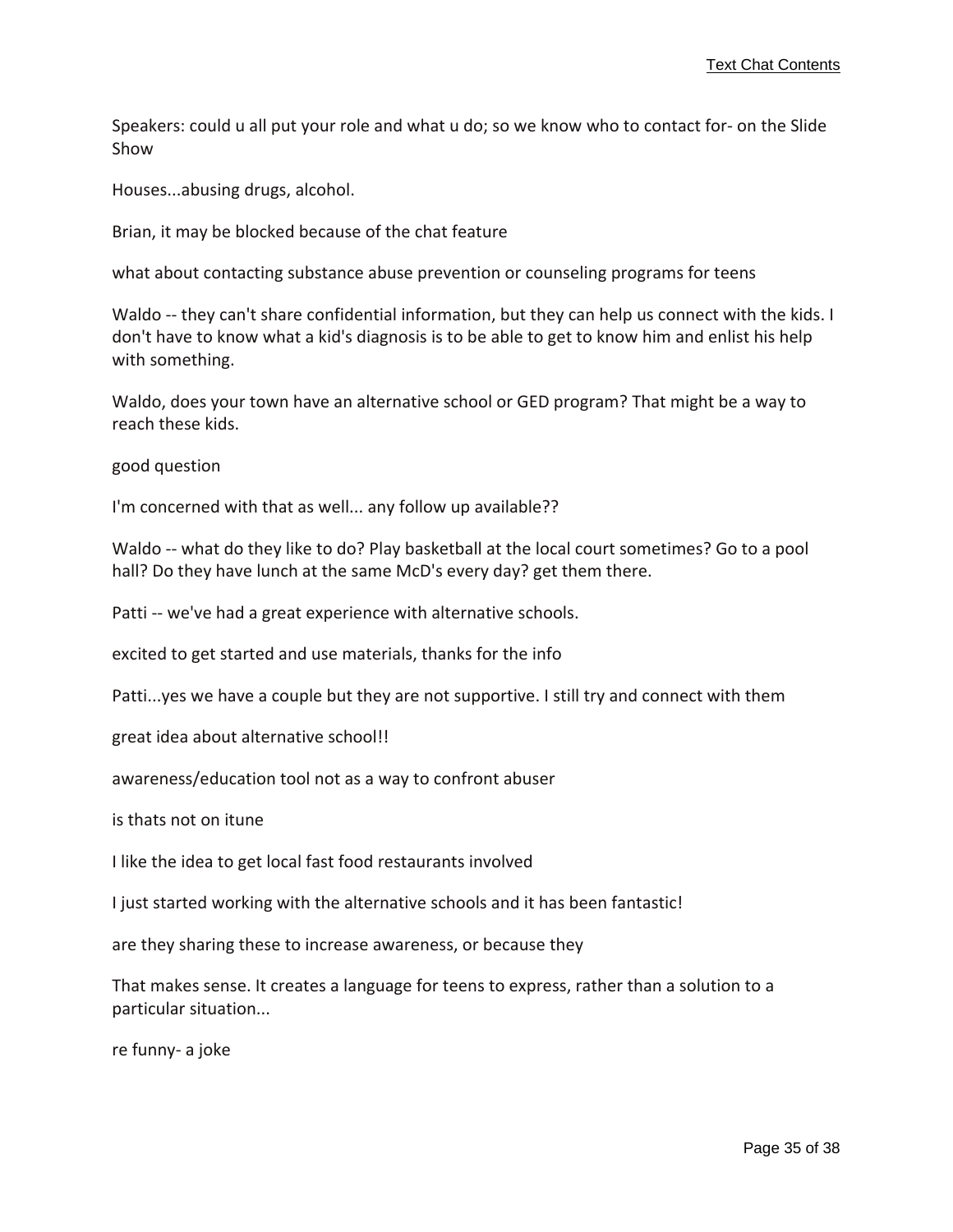Waldo, I don't know, obviously, but it sounds like you feel that almost every door is getting slammed in your face. Might it be an issue of approach?

Brianne...we are a recreation program so I use these sports to get messages across. My youth council are on top their game but some teens i really worry about.

Waldo, how about trying to engage them as a "bystander"?

can U all end with emails and phones to reach U???

**David Lee:** <www.thatsnotcool.com/contest>

Brianne...exactly...I am trying to find some information in getting teens into programs to get this message across.

How can we get the t‐shirts?

Thank you all. I am happy to share as a Parent Education Liaison with my list serve these resources.

Terry...that is how I try and get some teens

**Brian O'Connor:** thatsnotcool@endabuse.org

waldo: do you use the MVP strategies "playbook" it is gender violence prevention ed an training.

Thank you.

gtbtmolly@aol.com office ph: 770‐607‐9111

**Brian O'Connor:** 415‐252‐8900

Waldo, have you heard of coaching bosy into men? another program through FVPF

Thanks again David and all presenters!

**Brian O'Connor:** THANKS!

Engage others throughout the community, in unexpected places. It's not always about being in established programs.

THANKS!

Where will we be able to find the transcript of this chat?

Thank you very informative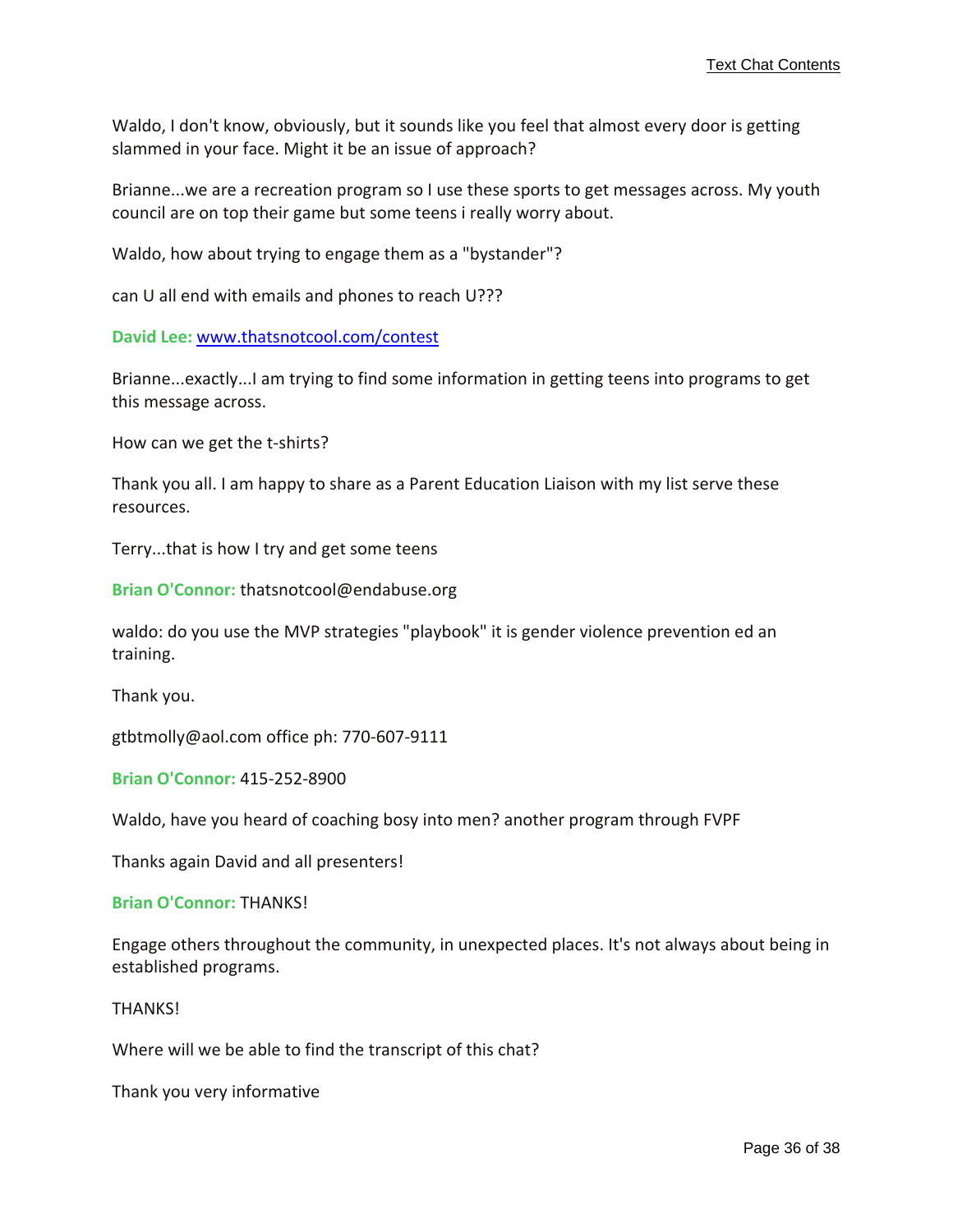Can't wait to explore, thanks

Lindsey...I have not heard of that

**Brian O'Connor:** thatsnotcool@endabuse.org

Great webinar

thank you

Thank you!

Kelley..yes

Wonderful program!

YES! the coaching boys into men program looks great!

Thank you

**Audrey Sperano:** Thank you all!

Thank you for your presentation!

Thanks great information!

THANKS!

**Audrey Sperano:** Great feedback / insights

Thanks so much everyone!

Thank you

Thank you all so much!

thanks

thanks!

Where will we be able to find the transcript of this user chat?

Thanks!

awesome!

Thank you!!!!